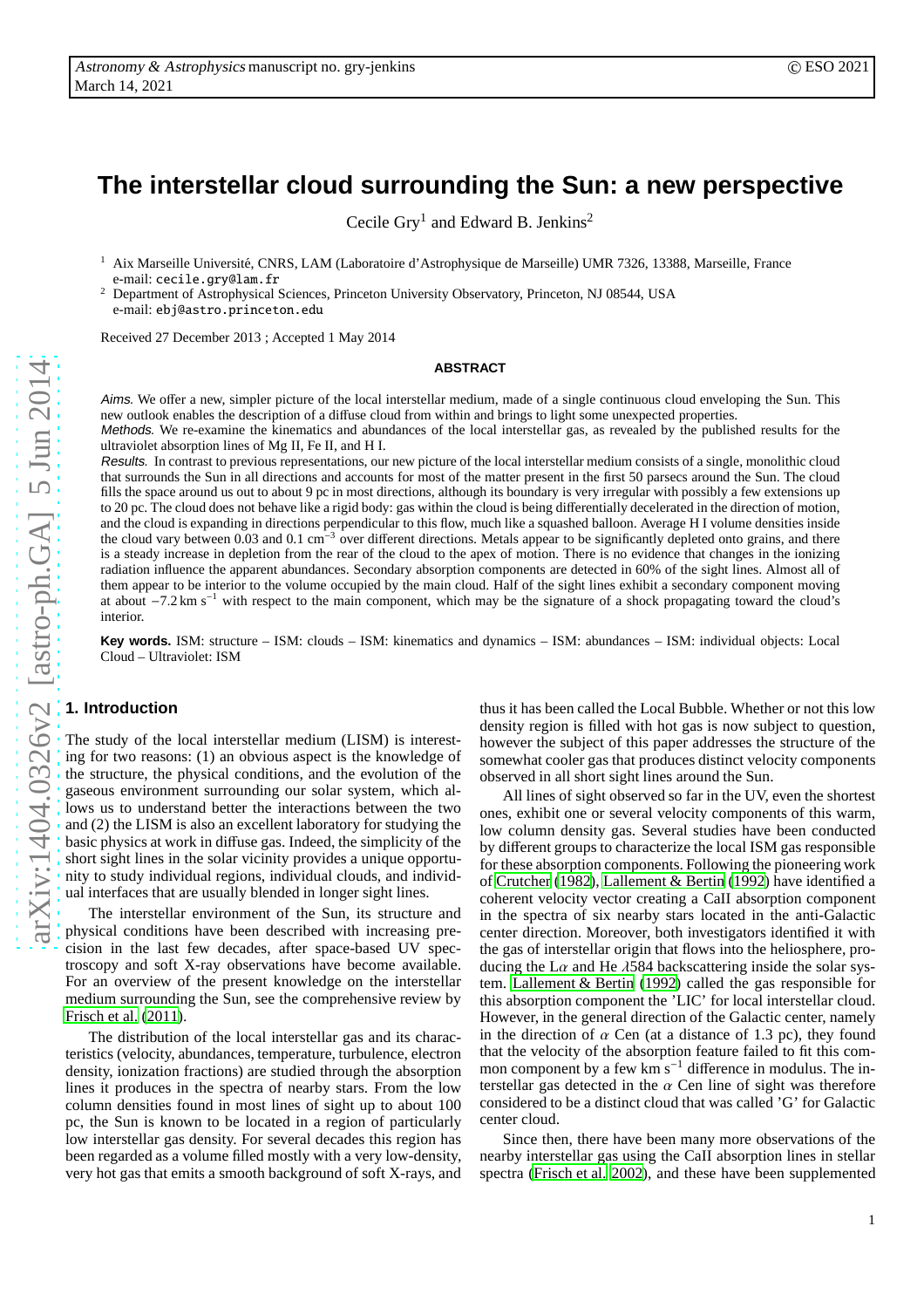by observations in the UV, which features the ions Mg II and Fe II [\(Redfield & Linsky 2002\)](#page-15-4) and the neutrals O I and N I [\(Redfield & Linsky 2004a\)](#page-15-5) and H I [\(Wood et al. 2005\)](#page-16-0). All of these observations were used to study the nearby interstellar gas velocity distribution.

[Frisch et al.](#page-15-3) [\(2002\)](#page-15-3) have described the nearby interstellar medium within 30 pc of the Sun as a cluster of local interstellar cloudlets (that they call CLIC). They derived for the CLIC a single "bulk" flow vector, with each cloudlet showing a velocity deviation of a few km s<sup> $-1$ </sup> from the bulk flow. They showed that the CLIC is a decelerating flow, since they found a negative gradient in the velocity deviations from the bulk flow when going from upwind to downwind directions. With this description of the local ISM as a collection of cloudlets, Frisch & Müller [\(2011\)](#page-15-6) proposed that the interstellar environment of the heliosphere, called "Circum-Heliospheric Interstellar Medium" (CHISM), might have changed in the last few 10 000 years, or even in the last few 1000 years if the clouds are filamentary.

[Redfield & Linsky](#page-15-7) [\(2008\)](#page-15-7) (hereafter RL08) described an important attempt to organize the different components in terms of a number of coherently moving 'clouds', each of which was identified using results that came from several lines of sight. They gathered the interstellar absorption information for 157 stars closer than 100 pc, of which 55% have (partial) UV spectra. Using mostly kinematical and spatial information, these investigators created a dynamical model of the LISM that includes 15 different clouds that could be characterized by their locations on the sky and their velocity vectors. With these 15 distinct clouds, the model fits 81.2% of the velocity components. In the interpretation of RL08, the LIC covers about 44% of the sky and the G cloud about 13%. From the derived velocities of the clouds they stated that the heliosphere is not immersed in the LIC, but instead is situated in a transition region between the two clouds.

The model of RL08 raises a few questions. In particular, with such a configuration in which the Sun is surrounded by several distinct and separate clouds, we would expect to find some lines of sight going through the gaps between the clouds, which would create cases showing no absorption. However such a line of sight has never been found: every line of sight observed with a sensitive enough absorption line in the UV shows at least one absorption component. Moreover, [Crawford et al.](#page-15-8) [\(1998\)](#page-15-8) failed to find evidence to support the existence of the G Cloud as a separate entity, despite very high-resolution observations of interstellar Ca II K lines toward sight lines where both clouds were expected.

We therefore decided to re-examine the LISM UVabsorption database with a new focus, i.e., making the assumption that the CHISM can be assimilated to a unique, continuous medium that envelops the Sun in all directions and produces one absorption component in every line of sight. With this assumption in mind, we examine to what extent that medium can be assimilated to a unique interstellar cloud, and what limitations this implies to the usual picture of a homogeneous cloud, moving as a rigid body.

# **2. Identification of a single circum-heliospheric cloud from Mg II and Fe II kinematics**

# 2.1. The database

In this paper we examine the UV Mg II and Fe II data. The reasons for choosing these lines are the following:

- Mg II and Fe II produce UV absorption lines that are among the most sensitive to detect small column densities of matter.

- These elements are observed in a large number of sight lines

because their lines are located in the near UV, where cool stars still produce a continuum with a good signal-to-noise ratio or have stellar emission lines that can serve as continua for the ISM lines (as opposed to the situations for H I, O I, N I, and C II, which have lines that are below 1500 A).

- Since they all come from observations taken by the Hubble space telescope (HST), the data and their processing are easily traceable, and in particular their wavelength calibrations are more likely to be consistent, which is an important aspect for a study based on kinematic properties.

- They are among the heaviest elements (especially Fe II) observed in absorption. This makes their absorption lines the narrowest and therefore less subject to blending when multiple components with small separations are present.

- We use only high resolution data (R≃100 000) to enable the best differentiation of velocity components and provide the most accurate velocity values.

We have chosen not to include the Ca II measurements in the kinematical study for two reasons. The first is the sensitivity difference between Ca II lines and the UV lines. In the few lines of sight observed in both Ca II and the UV, a number of components detected in the UV are not seen in Ca II. Therefore, to guarantee the homogeneity in the sensitivity of the sample, we prefer to limit the data to the most easily detected lines of Fe II and Mg II in the UV. Second, we have noticed differences of up to 3  $km s^{-1}$  in velocities between different (N, V, b) solutions found by different authors for Ca II or Na I for a same sight line (reported by [Redfield & Linsky](#page-15-4) [\(2002\)](#page-15-4)). These differences might be due to the use of different instruments, different wavelength calibrations, or different spectral analysis methods. In any case, since our intention is not to redo any measurement but to use existing material, in these cases we do not know which value to choose. Therefore, to preserve the integrity of the velocity calibration of the sample, we decided to leave out the CaII and NaI samples.

Our database is drawn from [Redfield & Linsky \(2002\)](#page-15-4)'s Table 3 (for Mg II) and Table 4 (for Fe II), which give for each target the velocity, broadening parameter, and column density of each component.

Since a new wavelength calibration of the Goddard High Resolution Spectrograph (GHRS) [\(Kamp et al. 2006\)](#page-15-9) has been released after the publication of [Redfield & Linsky](#page-15-4) [\(2002\)](#page-15-4)'s effort, we have checked all GHRS data sets used in their Tables 3 and 4 to see if the most recent versions of the data in the archive were consistent with the published spectra. When new data from the Space Telescope Imaging Spectrograph (STIS) were available for a target, we compared them with the published spectra. In a large majority of cases, the concordance was very good. Thus, we only had to make minor corrections to a total of six sight lines, all of which had a magnitude less than the formal wavelength precision of the GHRS. We did not reanalyze the data, but instead we chose to adopt the measurements published by [Redfield & Linsky \(2002\)](#page-15-4), with the consequence that except for the few small velocity adjustments mentioned above, our input data base is practically identical to that used by RL08. This should facilitate any comparisons of the findings.

Our sample includes a total of 111 components, in a total of 59 lines of sight, of which 54 are observed in Mg II, 32 are observed in Fe II, and 27 are observed in both elements.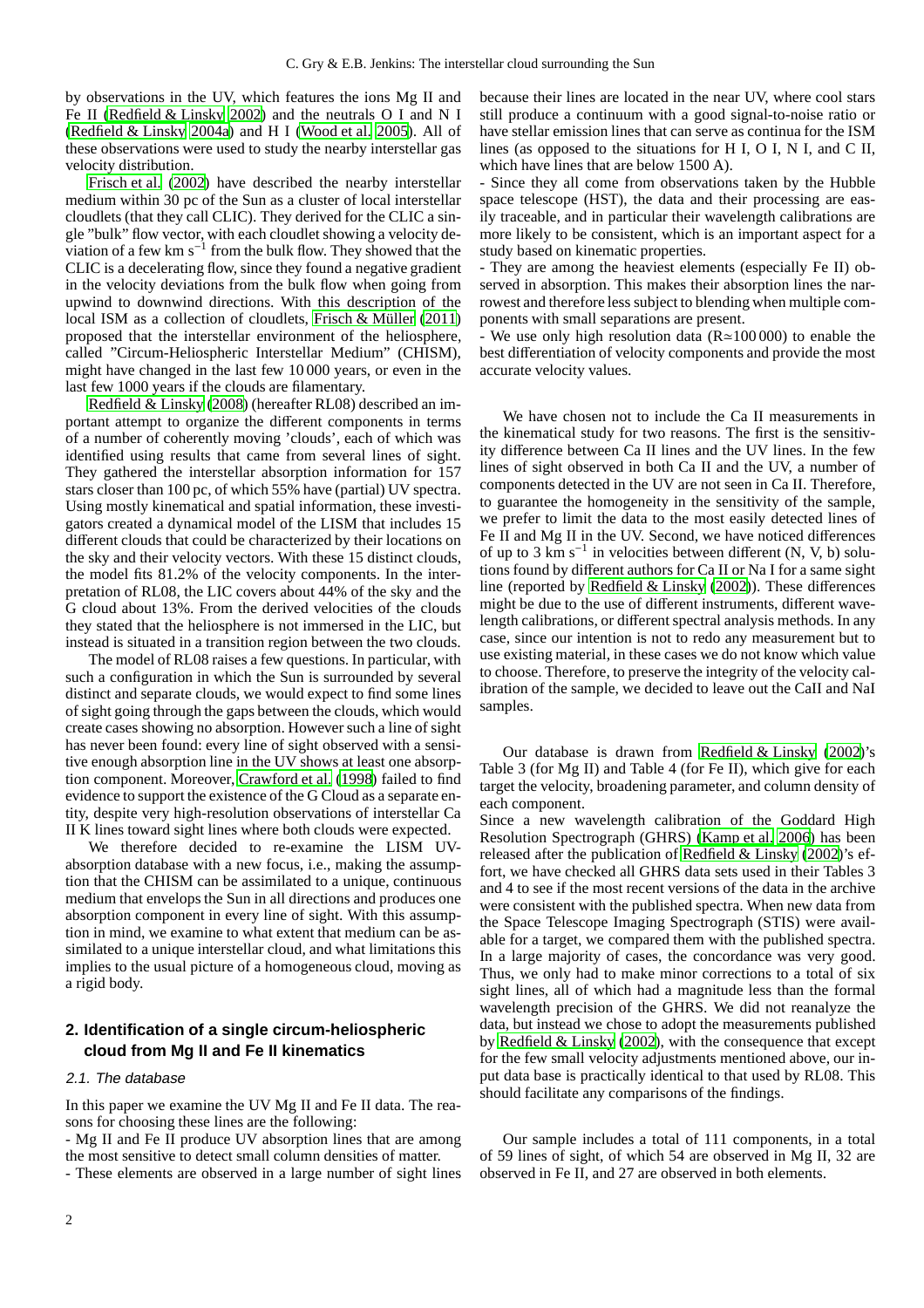#### <span id="page-2-3"></span>2.2. Identifying the CHISM candidate component in each line of sight

Our first step was to identify in every line of sight of the database the component that is most likely to originate in the Circum-Heliospheric ISM (CHISM). For this purpose, we calculated for each line of sight *i* the quantity V*i*,*helio*, the projection onto the line of sight of the velocity vector  $\overrightarrow{V_0}$  of the ISM flow interacting with the heliosphere. If the Sun were completely surrounded by a contiguous interstellar medium moving as a rigid body and not rotating, then in every line of sight we would expect to see an absorption component at the appropriate value of V*i*,*helio*.

The velocity vector  $\overrightarrow{V_0}$  of the ISM flow into the heliosphere has been measured inside the solar system by various experiments. In particular, Möbius et al.  $(2004)$  offered a synthesis of the measurements made by Ulysses [\(Witte 2004\)](#page-16-1) and previous experiments, and [McComas et al. \(2012\)](#page-15-11) provided a new, slightly different velocity vector derived from the satellite IBEX:

 $\overline{V_0}$  by Ulysses is defined by

while  $\overrightarrow{V_0}$  from IBEX is defined by

$$
V_0 = 23.2 \pm 0.3
$$
 km s<sup>-1</sup>,  $l_0 = 185.25 \pm 0.24^\circ$ ,  $b_0 = -12.03 \pm 0.51^\circ$ 

For each line of sight defined by the target Galactic coordinates  $(l_i, b_i)$ , we derive  $V_{i, helio}$  by the following:

$$
V_{i, helio} = V_0 (\cos b_i \cos b_0 \cos(l_0 - l_i) + \sin b_0 \sin b_i)
$$

with  $V_0$ ,  $l_0$  and  $b_0$  being the modulus, Galactic longitude, and Galactic latitude of either of the two vectors  $\overrightarrow{V_0}$  given above. We can then compare V<sub>i,helio</sub> with the velocity of all components in each line of sight and designate  $\iota$ <sup>c</sup>Component  $1_{\iota\iota}$  the CHISM candidate, i.e., the component whose velocity is closest to V*i*,*helio*. We have found that the two V*helio*'s derived with either of the two velocity vectors are close enough to each other that they both define the same Component 1 in all lines of sight. By definition, all lines of sight observed in either element give rise to a "Component 1"[1](#page-2-0) , irrespective of its velocity agreement with V*i*,*helio*. Our "Component 1" sample is thus made of 59 components in total, including 54 components observed in Mg II, 32 components observed in Fe II, and 27 components observed in both lines.

# <span id="page-2-2"></span>2.3. Component <sup>1</sup> velocities relative to <sup>V</sup>*helio*

The consistency of the sample of Components 1 with the representation of a single cloud surrounding the solar system can be appraised in a first step by looking at the velocity discrepancies  $V_{i,1}$ -  $V_{i,helio}$  where  $V_{i,1}$  is the observed Component 1 velocity for line of sight *i*. The velocity discrepancies calculated with the Ulysses vector are shown in Figure [1,](#page-2-1) plotted versus several quantities. In this figure we use the MgII velocity when it is available and the FeII velocity otherwise.

The error bars shown in this figure correspond to formal errors listed in [\(Redfield & Linsky 2002\)](#page-15-4), which for some of them reflect only the accuracy of velocity measurements from a calibrated spectrum but underestimate the uncertainty of the GHRS



 $V_0 = 26.24 \pm 0.45$  km s<sup>-1</sup>,  $l_0 = 183.36 \pm 0.54^\circ$ ,  $b_0 = -15.94 \pm 0.62$ <sup>®</sup>;  $V_{i,1}$  [\(Redfield & Linsky 2002\)](#page-15-4). The colors indicate the comthis figure,  $V_{i,helio}$  has been calculated from the Ulysses vector. **Fig. 1.** Measured velocity deviations relative to V*helio* for Component 1, the component that is closest to V*helio* in each sight line. The error bars correspond to the error on the determination ponents assigned to the LIC (red), G cloud (green), Blue Cloud (blue) and NGP cloud (pink) in the RL08 model, i.e., the four RL08 clouds that include at least three of our Components 1. In The electronic version is in color.

<span id="page-2-1"></span>wavelength calibration ( $\simeq 1 \text{ km s}^{-1}$  when both proper observing and data reduction techniques are used). One can get a good idea of the global velocity measurement uncertainties by considering the differences between the measured values of  $V_1(Mg II)$ and  $V_1$ (Fe II). Those can differ because the Mg II and Fe II lines have been analyzed separately for most lines of sight. Since Mg II and Fe II are very likely to originate in exactly the same medium, their differences hence indicate the velocity determination errors due to both wavelength calibration discrepancies and spectral analysis uncertainties. [Redfield & Linsky \(2002](#page-15-4)) quote a standard deviation of 1.1 km s<sup>-1</sup> for the Mg II and Fe II velocity differences (their distribution is shown on their Figure 4). Therefore, we conclude that measurement uncertainties are of the order of 1.1 km s<sup>-1</sup> (1- $\sigma$ ). On the full Components 1 sample the velocity discrepancies have a mean value of -1.0 km s<sup>-1</sup> and a dispersion of 2.5  $km s^{-1}$ , by consequence velocity uncertainties account for almost half the dispersion of the discrepancies in the whole sample.

From the examination of Fig. [1](#page-2-1) we can make the following observations:

1) Deviations larger than expected from the measurement uncertainties occur in a couple of special cases and in two particular regions:

- One of the largest negative deviations correspond to AU Mic. Its *b*-value of 5 km s<sup> $-1$ </sup> is the highest of the whole sample and its spectral profile [\(Redfield & Linsky 2002\)](#page-15-4) shows evidence for the presence of two components whereas it was fitted with a single component, implying that the accuracy of the velocity measurement is compromised. Moreover, since one of these components is possibly associated with the debris disk that is known to exist around AU Mic [\(Kalas et al. 2004\)](#page-15-12), this star will be removed from the sample for the rest of the analysis.

- One of the largest positive deviations corresponds to  $\nu$  Peg. In this case the velocity determination is also very uncertain because the Component 1 absorption line occurs in the wing of a much stronger component. The uncertainty is indeed revealed

<span id="page-2-0"></span><sup>1</sup> except for  $\alpha$  Tau and  $\gamma$  Cru mentioned by [Redfield & Linsky](#page-15-4) [\(2002](#page-15-4)), because their spectra show no flux at the location of Component 1 due to deep P-Cygni profiles, thus preventing any measurement.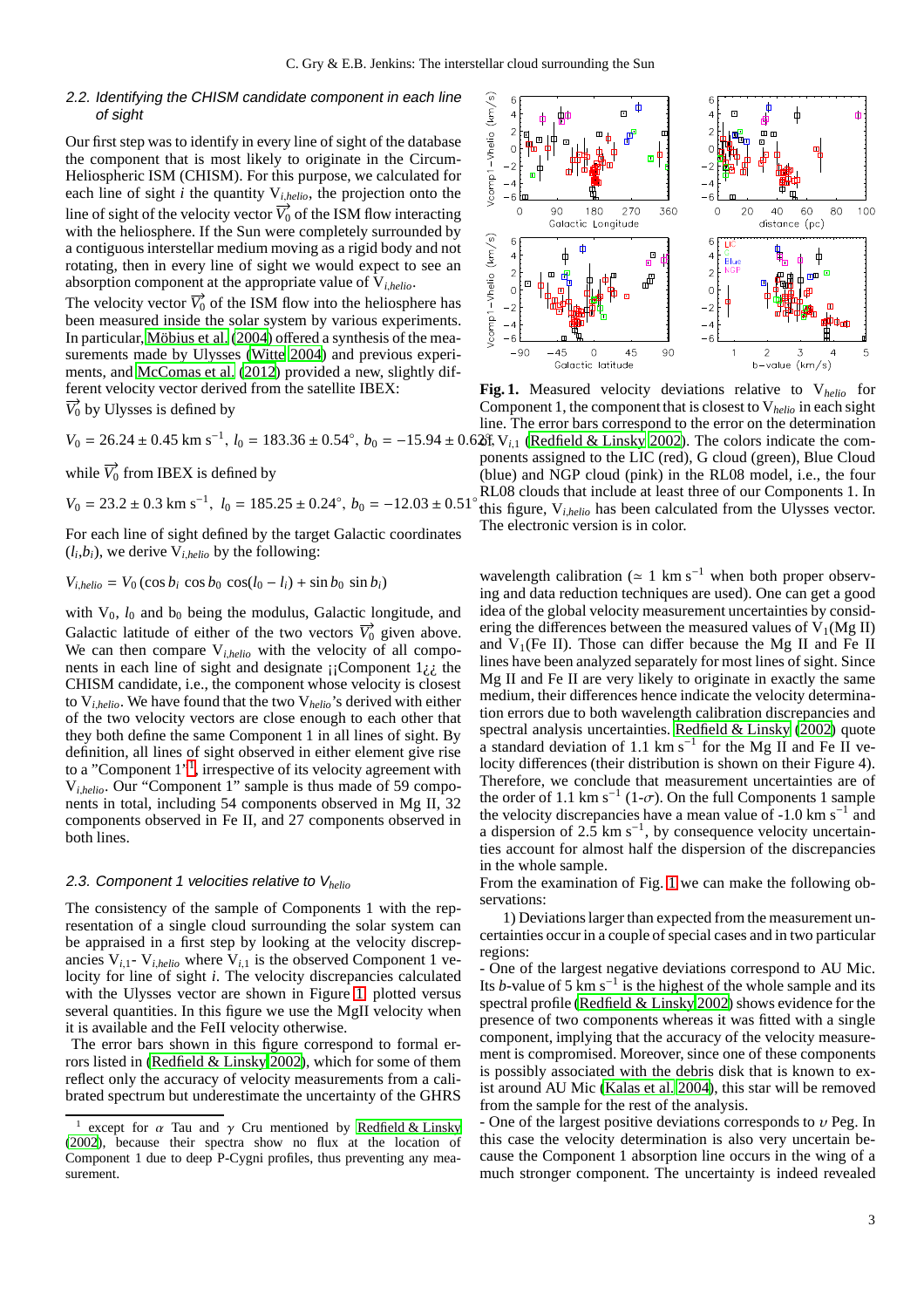by Figure 1 in [Redfield & Linsky \(2002\)](#page-15-4), where the plotted fits for Mg II and for Fe II exhibit a difference of 4 km s<sup>-1</sup>. As a consequence, υ Peg will also be removed from the Component 1 sample for the kinematic study.

- The other largest negative deviations, which extend below −4 km s−<sup>1</sup> , are found in the lines of sight toward members of the Hyades Cluster around  $l = 180^\circ$  and  $b = -20^\circ$ , which is very close to the apex of  $\overrightarrow{V_0}$ . In this direction all components that have velocity discrepancies below −3 km s−<sup>1</sup> have *b*-values above 3.6 km s<sup>-1</sup>, showing that extra motions are associated with those components. In fact, for components showing negative velocity deviations, there is a marked trend of increasing *b*-values with increasing deviations. One may wonder if the high velocity discrepancies and the high *b*-values of the interstellar components in the direction of the Hyades Cluster could be related to perturbation due to the wind of the cluster stars, although these stars are located 40 pc away, hence some 30 pc away from the local interstellar cloud(s). This trend could alternatively be the signature of a velocity gradient within the cloud already noticed by [Redfield & Linsky \(2001\)](#page-15-13).

- Four of the six highest positive deviations –higher than +3 km s−<sup>1</sup> – correspond to lines of sight toward high positive Galactic latitude objects. In the northern Galactic hemisphere, the deviations increase from  $\sim -2$  to  $\sim +4$  km s<sup>-1</sup> for Galactic latitude  $b$  increasing from  $0°$  to  $90°$ . This may suggest a slight error in the determination of the latitude projection of the heliospheric velocity vector or, here again, the presence of a velocity gradient when moving up toward the north Galactic pole.

2) We also note that outside the two above mentioned regions, there is no substantial difference between the velocity discrepancies of the components that have been assigned to the LIC in the RL08 model (average deviation of -1.9 km s<sup>-1</sup> with a dispersion of  $1.4 \text{ km s}^{-1}$ ) and the discrepancies of the components that have been assigned to another cloud. This is true in particular for the G Cloud (in green in Figure [1\)](#page-2-1) the components of which have an average deviation of  $-1.1 \text{ km s}^{-1}$  with a dispersion of 1.9 km s<sup>-1</sup>. We note that the  $\alpha$  Cen component, which triggered the introduction of the G Cloud in the first place, has a modest discrepancy of  $-1.1 \text{ km s}^{-1}$ , equal to  $1-\sigma$  of the measurement errors (as represented by the difference of MgII and FeII velocity measurements) and comparable to the discrepancy of most components assigned to the LIC. Having said that, when we plot the velocity deviations relative to V*helio* calculated with the IBEX vector instead of the Ulysses vector, the largest negative velocity discrepancies occur for targets around  $l=0$ <sup>o</sup> and  $b = 0^\circ$ , i.e., close to the anti-apex of  $\overrightarrow{V}_0$ , corresponding to three of the G cloud representatives.

In conclusion, most lines of sight in all directions include a component that is within the velocity measurement errors from the velocity vector  $\overrightarrow{V_0}$  of the ISM flow into the heliosphere. Exceptions to this include only sight lines toward the apex or anti-apex of  $\overrightarrow{V_0}$ , where negative velocity deviations are present, and sight lines at high positive Galactic latitudes (i.e., perpendicular to  $\vec{V}_0$ ), where positive velocity deviations are observed.

#### <span id="page-3-1"></span>2.4. Mean velocity vector fitting the Component <sup>1</sup> database.

We then derived the velocity vector that best fits the Component 1 sample, i.e., the velocity vector  $\overrightarrow{V}_m$  –expressed in the heliocentric reference frame and defined by  $l_m$ ,  $b_m$ ,  $V_m$ – which minimizes the quadratic sum of the differences between the projections of  $\overline{V}_m^{\prime}$  onto the lines of sight (*l<sub>i</sub>*, *b<sub>i</sub>*)) and

the measured velocities  $V_{i,1}$ :  $\Sigma_i(V_m[\cos b_i \cos b_m \cos(l_m - l_i) +$  $\sin b_m \sin b_i$ ] –  $V_{i,1}$ )<sup>2</sup>. Since all but five Fe II sight lines are included in the Mg II sample, we kept the two samples separate and performed the fit on the most numerous Mg II data. When considering all 52 Mg II Components 1 (AU Mic and  $\nu$  Peg were eliminated from the sample for the reasons stated in Section [2.3\)](#page-2-2), the best fit was found as follows:

$$
l_m = 185.33 \pm 0.86^{\circ}
$$
;  $b_m = -12.42 \pm 0.70^{\circ}$ ;  $V_m = 24.22 \pm 0.19$ km/s.

We note however that 17 sight lines out of 52 in the Mg II sample are in the direction of members of the Hyades Cluster. This results in one third of the sample having almost identical *l*, *b*, and  $V_1$ . As a result, there is a very strong weight to this particular direction, and this may introduce a significant bias in the sample. We therefore performed another fit after replacing the 17 Hyades sight lines by one virtual sight line whose characteristics are an average of the characteristics of the 17 Hyades sight lines. The fit now gives:

$$
l_m = 185.84 \pm 0.83^{\circ}
$$
;  $b_m = -12.79 \pm 0.67^{\circ}$ ;  $V_m = 25.53 \pm 0.26$ km/s.

The direction of the velocity vector has hardly changed, but the velocity scalar is 1.3 km s<sup>-1</sup> higher than when all Hyades sight lines are included, which is logical since the Hyades Cluster is in the apex direction, where the velocity is lowest. Our mean veloc-

<span id="page-3-0"></span>**Table 1.** Comparison of the velocity vectors

|                                            | l(°)              |                   | V (km s          |  |
|--------------------------------------------|-------------------|-------------------|------------------|--|
| Heliocentric reference frame               |                   |                   |                  |  |
| Ulysses vector                             | $183.36 \pm 0.54$ | $-15.94 \pm 0.62$ | $26.24 \pm 0.45$ |  |
| <b>IBEX</b> vector                         | $185.25 \pm 0.24$ | $-12.03 \pm 0.51$ | $23.2 \pm 0.3$   |  |
| comp1 mean vector <sup><i>a</i></sup>      | $185.33 \pm 0.86$ | $-12.42+0.70$     | $24.22 \pm 0.19$ |  |
| comp1 mean vector <sup>b</sup>             |                   |                   |                  |  |
| (origin for $\theta_m$ )                   | $185.84 \pm 0.83$ | $-12.79+0.67$     | $25.53 \pm 0.26$ |  |
| <b>LSR</b> reference frame                 |                   |                   |                  |  |
| Mean comp $1b$                             | $169.53 \pm 1.38$ | $5.81 \pm 1.10$   | $15.08 \pm 0.27$ |  |
| <b>Cloud reference frame</b> (Section 3.3) |                   |                   |                  |  |
| Cloud minor axis:                          |                   |                   |                  |  |
| (origin for $\theta_d$ )                   | $174.2 \pm 5.2$   | $-12.1\pm4.2$     |                  |  |

*<sup>a</sup> Mean velocity vector derived from all Components 1*

*<sup>b</sup>Mean velocity vector derived from Components 1, after replacing the 17 Hyades sight lines by one virtual average sightline*

ity vectors are given in Table [1,](#page-3-0) where they are compared to the vectors of the interstellar gas entering the heliosphere measured either by Ulysses and previous experiments (Möbius et al. 2004) or by IBEX [\(McComas et al. 2012](#page-15-11)) . These two heliospheric vectors are slightly different from one another. [Frisch et al. \(2013\)](#page-15-14) have interpreted this difference in terms of a real, small-scale time variation induced by the motion of the solar system through a turbulent ISM whereas the reality of the difference has been questioned by [Lallement & Bertaux \(2014\)](#page-15-15). At any rate, the potential time variations are not relevant for the absorption line observations used here since the small-scale inhomogeneities due to turbulence are averaged out on the long sight lines. Our measured velocity vector is indeed very close to both measurements: it has the same direction as the IBEX vector, but the velocity amplitude is closer to that of the Ulysses measurement.

We have also estimated the mean velocity vector in the local standard of rest (LSR), in order to express it independently of the Sun's velocity. We have adopted the LSR solar motion derived with Hipparcos data by [Dehnen & Binney](#page-15-16) [\(1998\)](#page-15-16), which has been translated into a velocity of 13.4  $\text{km s}^{-1}$  toward l=27.7°,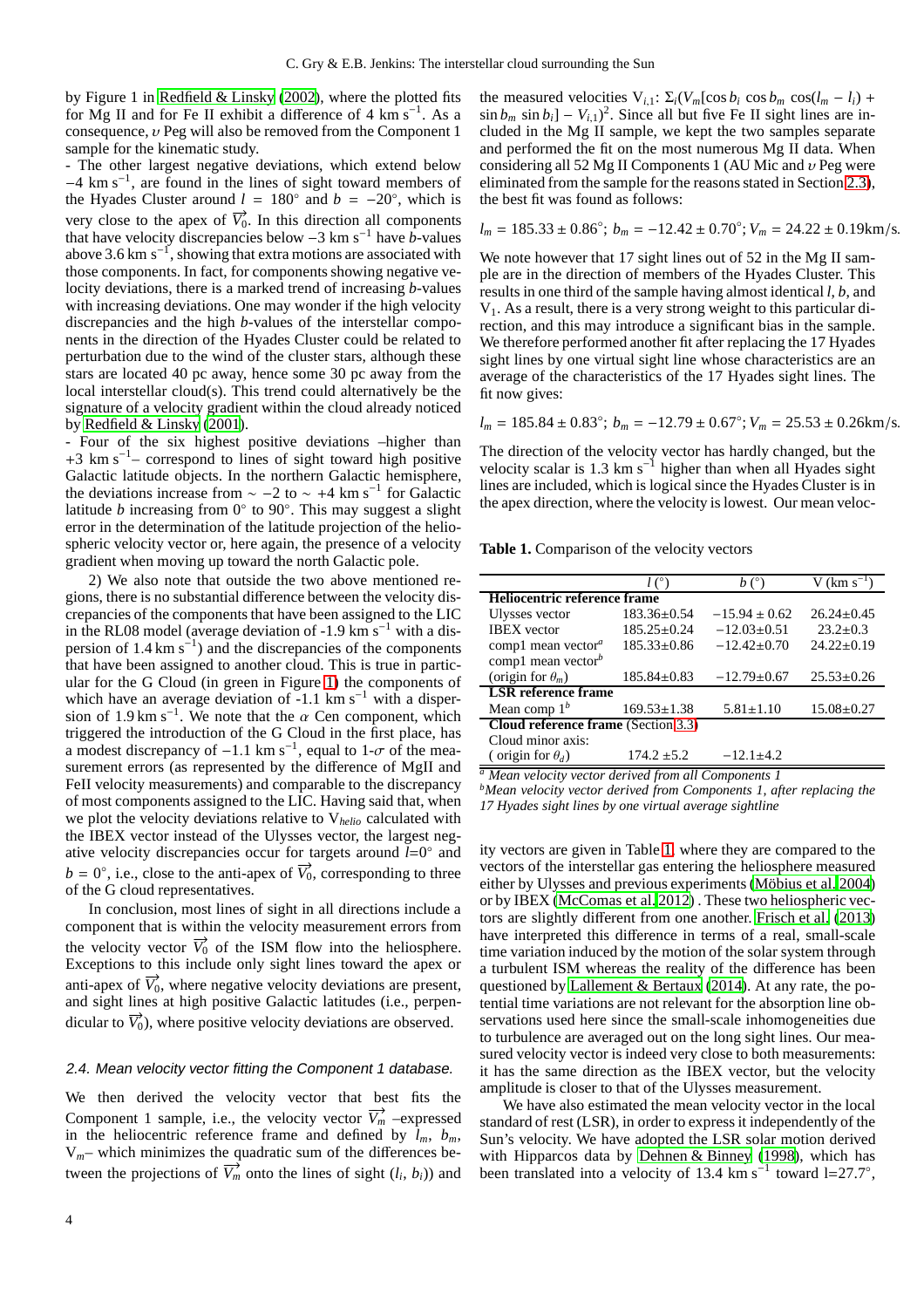b=32.4◦ by [Frisch & Slavin](#page-15-17) [\(2006\)](#page-15-17). The resulting mean LSR velocity vector is given in Table [1:](#page-3-0) its direction is about 25◦ away from the heliocentric direction of motion, and its modulus is about 10 km  $s^{-1}$  lower than in the heliocentric system.

We define the angle  $\theta_{i,m}$ , the angular distance of a line of sight  $(l_i, b_i)$  from the apex direction  $(l_m, b_m)$  of the mean velocity vector  $\overrightarrow{V_m}$ :

$$
\theta_{i,m} = \cos^{-1}(\sin b_i \sin b_m + \cos b_i \cos b_m \cos(l_i - l_m)).
$$

If our Component 1 sample represents a homogeneous cloud surrounding the Sun in all directions and moves coherently according to the above velocity vector, the velocities of all Components 1 will be equal to  $V_m \cos \theta_{i,m}$ , and will be aligned on a perfect cosine curve. Figure [2](#page-4-0) shows the velocities of all



<span id="page-4-0"></span>**Fig. 2.** Measured velocities of all components plotted against their corresponding angles  $\theta_{i,m}$  away from the apex of the bestfitting velocity vector for Components 1. Large symbols indicate components that are dominant in their line of sight in terms of column density. Medium-size symbols depict cases where two secondary components in a line of sight have identical column densities within their error bars. The smallest symbols indicate components that are clearly secondary. The adopted reference column densities are those of Fe II, when available, and Mg II otherwise. Note that nearly all the largest symbols are aligned with a curve that we can identify with the overall trend  $V_m$  cos  $\theta_{i,m}$  of Components 1, where  $V_m = 25.53 \text{ km s}^{-1}$ .

components against  $\theta_{i,m}$ . In each case, the symbol size indicates whether or not a component is dominant in the line of sight in terms of column density. It is clear that there is a conspicuous cosine curve, revealing that Components 1 are distinguishable from the other components in terms of an expected behavior in velocity. Moreover, this plot also demonstrates that for almost every line of sight, Component 1 is the dominant component. Thus, while our choices for Component 1 are based on a preconceived idea about the velocity of a single cloud, they are supported by a dominance over other components in sight lines that exhibit multiple components.

Note that Figure [2](#page-4-0) is much like the merging of Figures 3-a and 3-b of [Frisch et al. \(2011](#page-15-0)) that showed the bulk motion of the LISM found by [Frisch et al. \(2002\)](#page-15-3) and the components identified with the LIC in RL08. However, our plot differs from these because we calculated the mean vector after selecting one and only one component (Component 1) per line of sight, thereby tentatively defining a unique cloud that surrounds the Sun. Our selected Components 1 include most of the components previously identified with the LIC, but they also include additional components that had been previously assigned to distinct clouds. The latter represent 40% of the Components 1 sample.

The residuals of the Mg II and Fe II radial velocities relative to our best-fit mean vector  $\overrightarrow{V}_m$  are shown in Figure [3](#page-4-1) as functions of  $\theta_m$ , the angular distance away from the pointing direction of this vector. This plot shows a clear trend with  $\theta_m$ : The residuals



<span id="page-4-1"></span>**Fig. 3.** Velocity residuals of Components 1, the components closest to V*helio* , relative to the best-fit vector derived from the heliocentric Mg II velocities after replacing all Hyades sight lines by their average. Black circles: Mg II, red triangles: Fe II

increase from negative values at  $\theta_m = 0$  to positive values up to  $\theta_m = 90^\circ$  and decrease again up to  $\theta_m = 180^\circ$ . The velocities are lower than the mean velocity toward the apex and anti-apex directions, and higher than the mean velocity in the directions perpendicular to the motion.

To check the reality of this dependence, we have explored the space of parameter variations, i.e., we have slightly varied each of the parameters of the best-fit velocity vector represented by l*m*, b*<sup>m</sup>* and V*<sup>m</sup>* and analyzed the resulting residuals. Although the general shape varies slightly with each parameter variation, the dependence of the residuals against  $\theta_m$  (increasing and later decreasing) is always present. This is a strong indication that this trend is real and not simply an artifact of having an incorrect choice for  $\overrightarrow{V_m}$ .

## <span id="page-4-2"></span>2.5. <sup>A</sup> unique cloud surrounding the Sun

The trend shown in Fig. [3](#page-4-1) has an interesting consequence. The simple, symmetrical single hump pattern seen here indicates this is a fundamental, second-order dynamical effect associated with an otherwise coherently moving cloud. In effect, when this trend is taken into account as a systematic velocity gradient relative to  $\theta_m$ , the remaining dispersion of the velocity residuals for all lines of sight is now reduced to the level of the uncertainties in the velocity determinations that we identified in Section [2.3.](#page-2-2) This means that the velocity information of our Components 1 sample can indeed be interpreted as the projected velocities of a unique interstellar cloud, the velocity of which corresponds to the ISM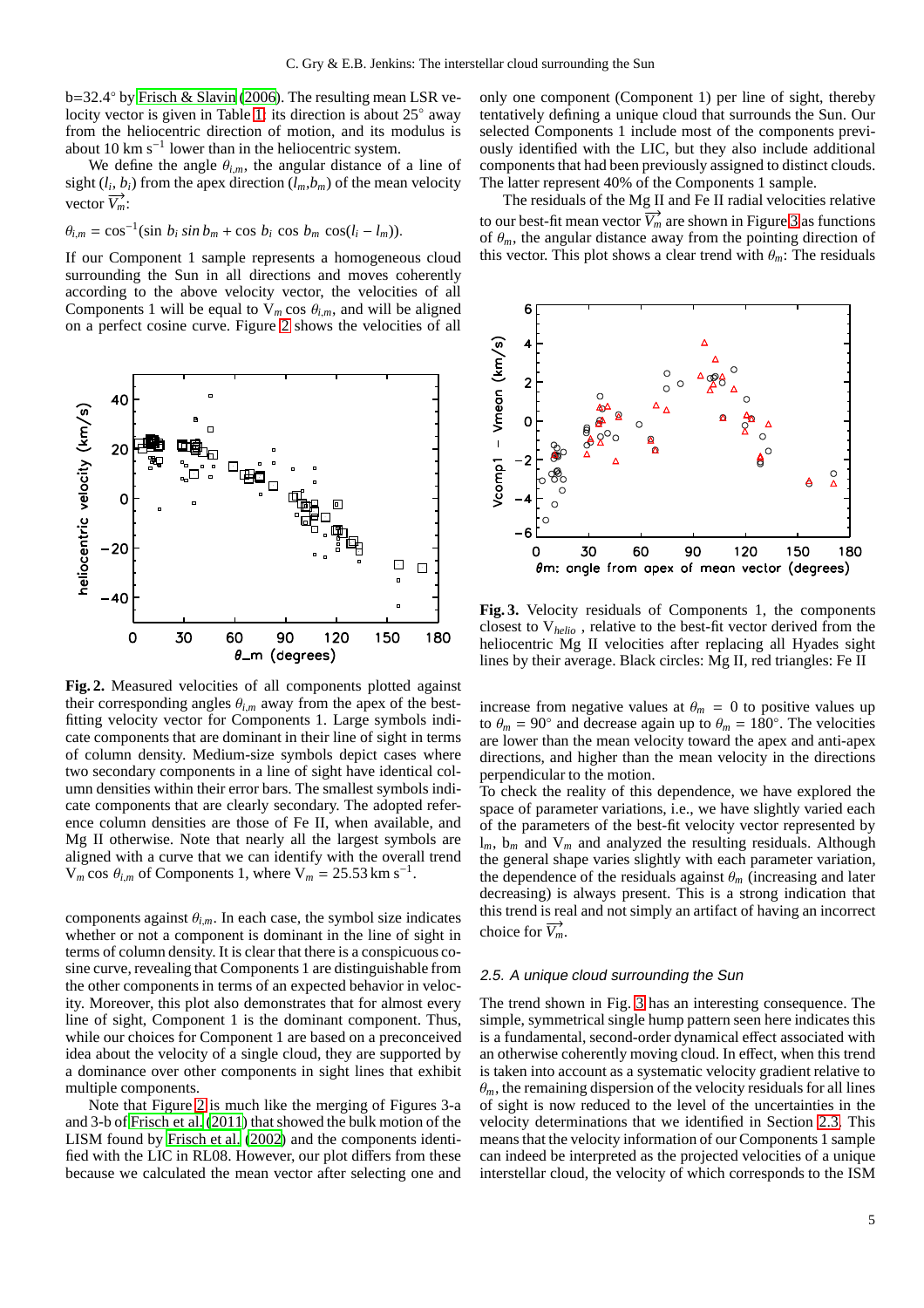flow into the heliosphere, provided we allow for small, systematic changes of velocity that are internal to this cloud. Since all sightlines give rise to a Component 1, this shows that the Mg II and Fe II data support the existence of a coherently moving, although not completely rigid, interstellar cloud that surrounds the Sun in all directions.

Our findings have implications about the morphology of the local ISM. We advocate the viewpoint that instead of being surrounded by several distinct clouds in our immediate vicinity, the solar system may instead be completely embedded in a continuous cloud that exhibits some relatively uniform internal motions in addition to its overall movement in space. We note that most (34 out of the 36) components assigned to the LIC in the RL08 model are identified with our Components 1 as expected, but six out of the seven components assigned by RL08 to the G cloud, as well as all components assigned to the clouds NGP, Leo, Aur, and Cet, are also tagged as Components 1 (see the Appendix for details). This means that the domains identified with both the LIC and the G cloud, as well as a number of other clouds that had to be invoked to account for slight velocity deviations, are now seen to be included in this single circum-heliospheric cloud.

Now that we have constructed a more simple outlook on the nature of the gaseous material that surrounds the solar system, we can move on to examine what the existing database can tell us about the structure and other interesting properties of this Local Cloud.

# **3. Dynamics within the cloud**

#### 3.1. Spatial distribution of the velocity distortions

The trend exhibited in Figure [3](#page-4-1) means that the cloud probed by all Components 1 is continuously being decelerated as zones progress from the anti-apex part to the apex. Alternatively, this effect can be described as an inward motion (compression) on both sides (upstream and downstream) in the direction of propagation, and an outward motion (expansion) in the directions perpendicular to the propagation.

A display of the residuals shown in Fig. [3](#page-4-1) is presented in a twodimensional representation of the sky in Figure [4.](#page-5-0) This map first shows that, apart from a lack of targets in the northern part of the last quadrant (1 between -90 and 0 $\degree$ ), the sight lines are more or less distributed about the sky, so that the velocity deviations are not the result of a severely lopsided distribution of the sampling directions. Most importantly, this map reveals that the large positive deviations (red symbols) are indeed roughly distributed along a great circle located at 90◦ away from the direction of motion, which means that the expansion perpendicular to the flow vector is seen in all azimuthal angles. This is exactly what is expected if the cloud experiences a compression in the motion direction, which naturally should produce an expansion in the perpendicular directions if the internal pressure (or volume) remains constant, similar to the deformation undergone by a free-floating balloon being squashed by a rapid push. Whatever medium is providing pressure confinement of the cloud, e.g. the hot gas filling the Local Bubble, could also exert ram-pressure forces that create internal distortions and generally cause the material inside the cloud to decelerate. Alternatively, perhaps the cloud is being subjected to drag forces from a magnetic field.

#### <span id="page-5-4"></span>3.2. <sup>A</sup> simple model for the velocity deviations

We have expressed the mean velocity vector of the cloud in both the heliocentric and LSR frames of reference, yet, we would like



<span id="page-5-0"></span>**Fig. 4.** Velocity deviations from the best-fit velocity vector, plotted against Galactic coordinates and centered on the apex of this vector. The red curve represents directions where  $\theta_m = 90^\circ$ , i.e., the circle 90◦ away from the direction of motion. Positive deviations are in red and negative deviations are in blue. The size of the symbols indicates the magnitude of the velocity deviations. Circles: Mg II, triangles: Fe II

to work in a fundamental reference frame, proper to the cloud's kinematics. This would enable insight into the physics of the gas, independent of the Sun or the motions of local stars.

In this reference frame, let us envision a simple, idealized picture where the Local Cloud starts out as a spherical volume centered on the observer. Then, we consider that the sphere is differentially decelerated. As long as the dynamical influence that decelerates the material occurs over a time interval that is comparable to or greater than the sound-crossing time, the internal pressure (and hence volume) should remain constant. Consequently, the observer detects velocity perturbations from a solid-body motion that arise when the sphere tries to maintain its original volume and thus is deformed into an oblate ellipsoid that has its minor axis aligned with the deceleration vector.

We therefore want to identify the deformation (minor) axis, which we believe defines the fundamental reference frame for the cloud's response to some external force.

The velocity perturbations at the surface of the volume that arise from the deformation are proportional to the differences in radii of the ellipsoid and the sphere,

<span id="page-5-3"></span>
$$
\Delta r(\theta_d) = r(\theta_d) - r_0 \tag{1}
$$

where  $r_0$  is equal to the radius of the original sphere,  $\theta_d$  is the angle away from the minor axis of the ellipsoid as it deforms away from the sphere, and

<span id="page-5-2"></span>
$$
r(\theta_d) = (a^2 \sin^2 \theta_d + b^2 \cos^2 \theta_d)^{1/2}
$$
 (2)

is the radius from the center of an ellipsoid with a semimajor axis *a* and semiminor axis *b*. Deformation velocities interior to the volume are probably smaller than those at the edge; we can assume that they scale in proportion to the distance from the observer. As we stated earlier, we adopt the restriction that the volume *V* does not change when the sphere is deformed into an ellipsoid. This volume is given by

<span id="page-5-1"></span>
$$
V = \frac{4\pi}{3}a^2b; \ \ a > b \ . \tag{3}
$$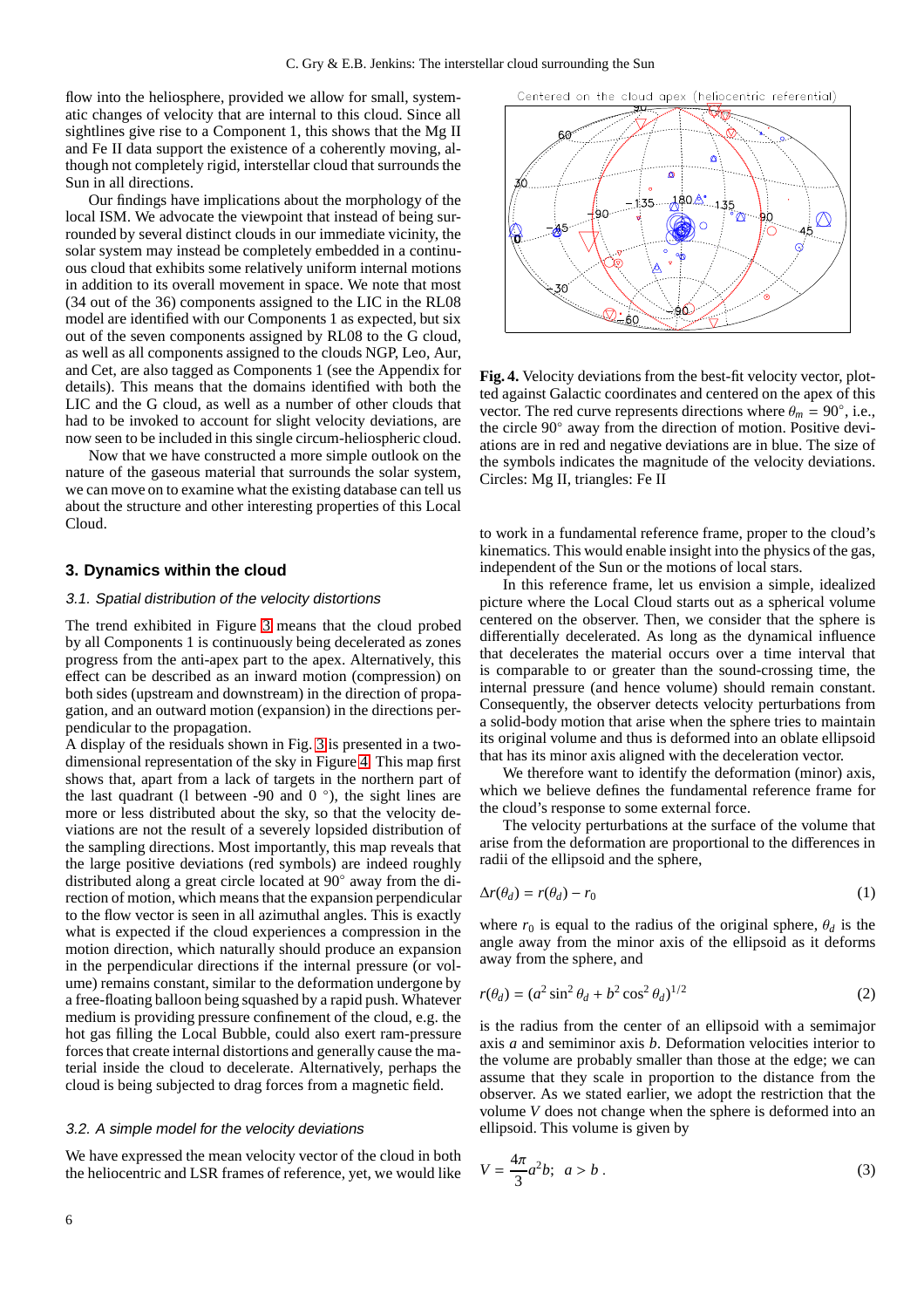For an eccentricity  $e = \left(1 - \frac{b^2}{a^2}\right)$  $\frac{b^2}{a^2}$ )<sup>1/2</sup> we substitute the expression

<span id="page-6-1"></span>
$$
b = a(1 - e^2)^{1/2} \tag{4}
$$

into Eq. [3](#page-5-1) to find that

$$
V = \frac{4\pi}{3}a^3(1 - e^2)^{1/2},
$$
\n(5)

which can be transformed into an expression for *a* that will be of use later,

<span id="page-6-2"></span>
$$
a = \left[\frac{3V}{4\pi}(1 - e^2)^{-1/2}\right]^{1/3} \,. \tag{6}
$$

When we combine Eqs. [2](#page-5-2) and [4,](#page-6-1) we obtain

<span id="page-6-3"></span>
$$
r(\theta_d) = a(1 - e^2 \cos^2 \theta_d)^{1/2} \,. \tag{7}
$$

A substitution of Eq. [6](#page-6-2) for the term for *a* in Eq. [7](#page-6-3) yields an expression for  $r(\theta_d)$  that depends only on the volume *V* and eccentricity *e*,

$$
r(\theta_d) = \left(\frac{3V}{4\pi}\right)^{1/3} (1 - e^2)^{-1/6} (1 - e^2 \cos^2 \theta_d)^{1/2} . \tag{8}
$$

The volume of the original sphere before the deformation took place was given by  $V = \frac{4\pi}{3} r_0^3$ , which allows us to express  $\Delta r(\theta_d)$ in Eq. [1](#page-5-3) in terms of just the volume *V* (which is held constant) and *e*,

$$
\Delta r(\theta_d) = \left(\frac{3V}{4\pi}\right)^{1/3} \left[ (1 - e^2)^{-1/6} (1 - e^2 \cos^2 \theta_d)^{1/2} - 1 \right] \tag{9}
$$

Velocity deviations away from the solid-body motion reference frame should be proportional to  $\Delta r(\theta_d)$  and can be expressed in function of  $\theta_d$  and *e*:

<span id="page-6-4"></span>
$$
\Delta v(\theta_d) = C \left[ (1 - e^2)^{-1/6} (1 - e^2 \cos^2 \theta_d)^{1/2} - 1 \right],
$$
 (10)

where  $C$  is a constant that relates changes in volume to differentials in velocity.

#### <span id="page-6-0"></span>3.3. Determination of the Local Cloud deformation axis

Following the above model, the deformation minor axis of the cloud can be found by minimizing the quadratic differences of the observed velocity deviations with respect to those expressed in equation [10,](#page-6-4) with the free variables being the eccentricity *e* and the Galactic coordinates  $l_d$  and  $b_d$  for the origin of the angle  $\theta_d$ . Provided the variable *e* is not large ( $e < 0.8$ ), the shape of the curve tracing  $\Delta v$  as a function of  $\theta_d$  is invariant and its amplitude is governed only by the product of *C* and *e*. Hence, we have in effect only one free parameter to adjust for the overall amplitude of the deviation curve. We therefore give *C* the arbitrary fixed value of 1000 and let *e* vary to give a best fit to the residuals.

With the mean velocity vector derived in Section [2.4,](#page-3-1) marked *b* in Table [1](#page-3-0) and creating the observed velocity deviations plotted in Figure [3,](#page-4-1) we obtain the following direction for the deformation minor axis:

$$
l_d = 174.17 \pm 5.25^{\circ}; b_d = -12.10 \pm 4.21^{\circ}
$$

and an (arbitrary) eccentricity of 0.085. This axis defines the direction that represents a fundamental reference frame for the cloud's internal movement as it becomes distorted, so we now



<span id="page-6-5"></span>**Fig. 5.** Velocity deviations relative to the mean velocity vector, plotted against the angular distance to our best fit to the cloud's minor axis  $[l_d=174.172^\circ, b_d = -12.098^\circ$ . The data points for Mg II in this plot (open circles) differ only slightly from those shown in Fig. [3](#page-4-1) because the deformation axis pointing toward  $(l_d, b_d)$  that defines  $\theta_d$  is not far from the apex of motion in the direction  $(l_m, b_m)$  (see Table [1\)](#page-3-0). The red asterisks show the model predictions.

plot in Figure [5](#page-6-5) the velocity deviations against the angular distance  $\theta_d$  from this axis, together with the expected deviations in the model described in the previous section.

The match is remarkable given the simplicity of the model. We conclude that our model of a decelerated and squashed cloud represents a reasonable first approximation to the internal kinematics of the matter surrounding the Sun.

Note, however, that this model is most certainly an oversimplification. For example, if the displacement of the gas varies in proportion to the distance from the center of the cloud, we would expect center-to-edge velocity gradients to create enhanced velocity dispersions (b-values) along lines of sight roughly parallel or perpendicular to the ellipsoid's minor axis. We do not see such an effect. We note, however, the existence of a high random dispersion in the measured b-values. For instance, among the sight lines midway between the major and minor axes, i.e., where the b-values are expected to be least affected by the cloud's deformation, their outcomes have a standard deviation equal to  $0.7 \text{ km s}^{-1}$ . Given that these random errors probably arise either from the absorption profile fits or may be dominated by higher order, small scale disturbances within the cloud, it may be overly optimistic to expect that trends in the *b*-value measurements would reflect the velocity gradients that we would anticipate seeing in our highly simplified model.

On the premise that the cloud is interacting with a motionless, external medium, or magnetic field, we may consider that the minor axis found for the spatial deformation of the cloud is very likely to indicate a fundamental direction for the cloud, independent of the chosen reference frame. We therefore proceed with the investigations on the cloud properties by adopting the just-derived minor axis as the reference direction for the cloud. In the following discussions, we will retain the notation  $\theta_d$  for the angular distance away from the minor axis of the distortion, but with the convention that  $\theta_d = 0$  is in the direction closest to the motion apex direction that corresponds to  $\theta_m = 0$ .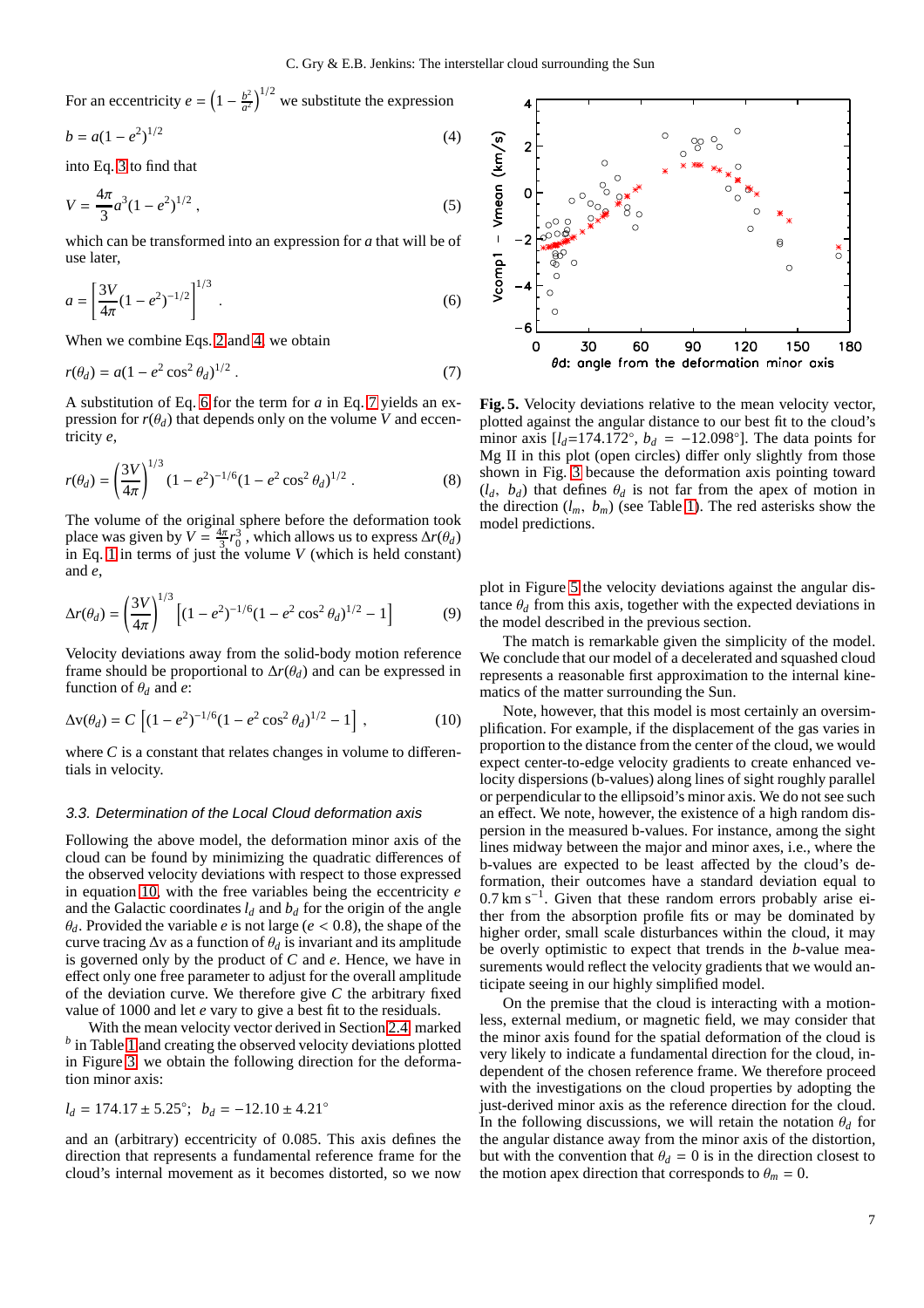# **4. Shape, density, and size of the Local Cloud**

We point out that the reference axis we have derived in the previous section is the minor axis that describes the velocity deviations and has no relation to the real shape of the cloud. Even though we have used the initially-spherical cloud approximation to help us define our kinematical model, the cloud does not have to be perfectly regular in its shape.

The question of the shape of the cloud, or its extent in every direction around the Sun, can be addressed in an approximate manner by examining the column densities of Components 1. In effect, in a preliminary assumption that the cloud has a homogeneous density, metal abundance, and ionization everywhere, and provided the cloud does not extend beyond the targets, the column density for a given species should be proportional to the extent of the absorbing material along that line of sight.



<span id="page-7-0"></span>**Fig. 6.** Mg II and Fe II column densities against distance and against the angular distance to the deformation minor axis.

When Mg II and Fe II column densities are plotted as a function of distance (left-hand portion of Figure [6\)](#page-7-0), we note a high dispersion of the data, but there is no notable increase with distance at any scale. When column densities are plotted as a function of θ*<sup>d</sup>* (right-hand portion of Figure [6\)](#page-7-0), a slight trend of *N* increasing with  $\theta_d$  is notable, however, the dispersion remains the main characteristic. We conclude that the Local Cloud must be small because values of N do not show a general trend to increase with distance, and the large dispersion suggests that it is probably very irregular in shape.

We noted above that the previous discussion of the shape of the cloud was valid if the cloud is homogeneous in density and abundance. Density and extent are difficult quantities to estimate, in part because their determinations are linked. [Wood](#page-16-0) et al. [\(2005\)](#page-16-0) provide a good way to determine the neutral gas density and thus the extent of the cloud by providing a means of identifying sight lines that are continuously filled with the cloud. This can be done with the information on the presence of an astrosphere around the target star [\(Linsky & Wood 1996;](#page-15-18) [Wood](#page-16-2) [2004](#page-16-2)). An astrosphere, analogous to the heliosphere around the Sun, is the result of the interaction of the stellar wind with neutral atoms in the surrounding interstellar matter. For a favorable geometry, the detection of an astrosphere implies that the target star is embedded within neutral (or at least partially-neutral) gas.

[Wood et al. \(2005\)](#page-16-0) use the results of the H I  $\text{L}\alpha$  line analyses in 59 lines of sight shorter than 80 pc and show that an astrosphere is detected for about 60% of the sight lines shorter than 10 pc. They conclude that most of the ISM within 10 pc is filled with warm, partially neutral gas. [Wood et al. \(2005\)](#page-16-0) also show that  $n(H I)$  varies in the local ISM and in particular in the G-cloud direction at least between 0.038 and  $0.098$  cm<sup>-3</sup>.

In order to derive further information on the density and cloud extent in the context of our study, we consider the sample of H I measurements of [Wood et al.](#page-16-0) [\(2005\)](#page-16-0) restricted to the "Components 1", i.e., the component selected in every sight line as having the velocity closest to that expected for the CHISM, as was done for the Mg II and Fe II sample in Section [2.2.](#page-2-3)

We expect that for those targets that show an astrosphere and only one Mg II component, it is likely that the Local Cloud fills up the entire line of sight to the star. For these cases,  $N(H I)/d$  should yield a good estimate of the volume density within the cloud. If we consider only such targets, namely  $\alpha$ Cen,  $\epsilon$  Eri, 36 Oph and  $\xi$  Boo, we are left with four relatively secure *n*(H I) measurements of 0.098, 0.076, 0.038 and 0.040  $\text{cm}^{-3}$ , giving an error-weighted mean of *n*(H I) = 0.053 cm<sup>-3</sup> for the Local Cloud, in excellent agreement with the value of  $n(H I) = 0.055 \pm 0.029$  cm<sup>-3</sup> derived from measurements of the composition of interstellar pick-up ions and anomalous cosmic rays in the solar system by [Gloeckler et al. \(2009](#page-15-19)).

If we adopt the mean value  $n(H I)=0.053$  cm<sup>-3</sup> and estimate the extent of the cloud in any direction by dividing  $N(H I)$  by  $n(H I)$ , we get a mean extent of 8.8 pc with a rather large dispersion of 7.2 pc.



<span id="page-7-1"></span>**Fig. 7.** H I column densities of H I Components 1 from the [Wood et al.](#page-16-0) [\(2005\)](#page-16-0) sample. The filled squares indicate targets presenting evidence for an astrosphere and only one H I component, i.e., sight lines completely filled with the Local Cloud, where N/d is supposed to give a real estimate of density. The crossed squares indicate targets where the presence of the astrosphere has been reported but is uncertain. Diagonal lines show lines of constant densities  $n(H I) = 0.03, 0.04, 0.1 \text{ cm}^{-3}$ .

A few other interesting conclusions can be drawn from the examination of the Components 1 sample of H I measurements, shown in Figure [7,](#page-7-1) against distance (left-hand plot) and against  $\theta_d$  (right-hand plot):

- All data points from 0 to 9 pc lie between the two curves  $n(H I) = 0.03 \text{ cm}^{-3}$  and  $n(H I) = 0.1 \text{ cm}^{-3}$ . Thus, if we consider that the first 9 parsecs are mostly filled with partially neutral gas, as suggested by [Wood et al. \(2005\)](#page-16-0) from the frequency of astrospheres, then its density varies from  $0.03$  to  $0.1 \text{ cm}^{-3}$ , which extends only slightly below the bottom limit for the den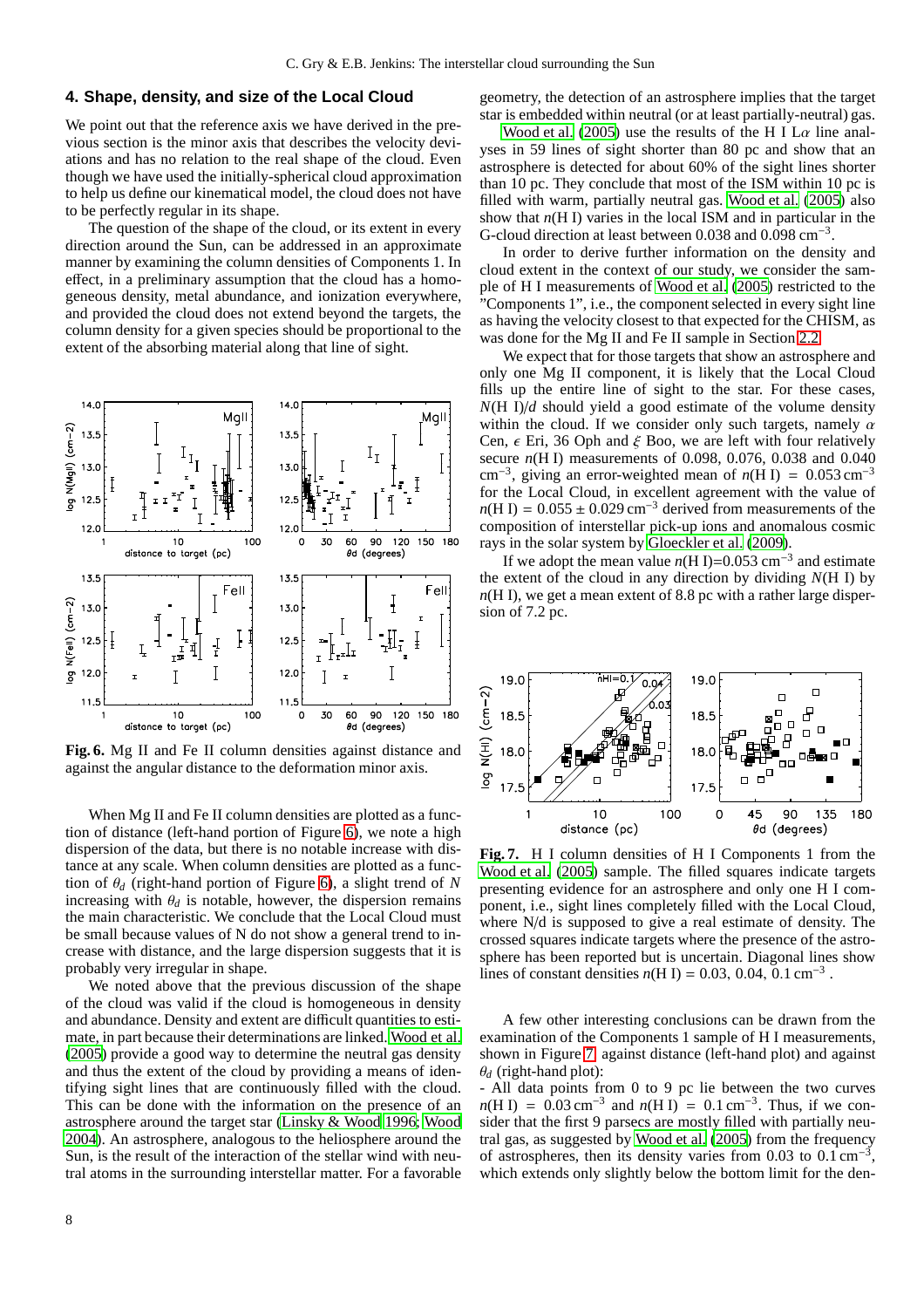sities derived above from our four more secure targets.

- For most targets located beyond 15 pc the column densities lie to the right of the curve of minimum observed density  $n(H I) = 0.03 \text{ cm}^{-3}$ , showing that the Local Cloud does not extend up to the star. This means that in most sight lines the cloud does not extend more than 15 pc away from the Sun.

- A few targets situated around 20 pc have column densities compatible with the range of securely-derived density values, i.e., from 0.038 to 0.098 cm−<sup>3</sup> , showing that the Local Cloud may extend up to 20 pc in those sight lines. All these sight lines are found from  $\theta_d = 60^\circ$  to  $\theta_d = 120^\circ$ , i.e., roughly in the direction of the cloud deformation major axis. This elongation is consistent with what one would expect from the kinematical behavior discussed in Section [3.2.](#page-5-4)

- For no direction indicated by  $\theta_d$  do we find column densities that are particularly low, which indicates that there is no region where the cloud is particularly thin, i.e., the Sun does not seem to lie near the edge of the cloud in any direction. Considering individual measurements, we calculate that the minimum distance of the cloud boundary from the Sun is 1.3 pc if we use the largest density value and 4.7 pc if calculated with the lowest density value.

To conclude this section, we can say that the H I results thus favor a picture of the Local Cloud that fills up most of the space in the first 9 pc and that extends further than 15 pc in a few directions that are approximately perpendicular to the deformation minor axis. Its H I density is always less than  $0.1 \text{ cm}^{-3}$  and seems to vary in the different lines of sight by a factor 3, with a mean value of 0.053 cm−<sup>3</sup> . There is no evidence for a monotonic trend of n(H I) with our  $\theta_d$  angle. In no direction is the Sun closer than 1.3 pc from the cloud boundary.

# **5. Mg II and Fe II abundance relative to H I.**

To derive abundances, we have restricted our sample to sight lines where measurements exist of both the H I and the metal lines. Mg II and Fe II column density ratios to hydrogen are plotted against  $\theta_d$  in Figure [8.](#page-8-0) A clear correlation is visible indicating that there is an abundance gradient within the cloud.

by replacing in each case N(Mg II) or N(Fe II) by the sum of column density in Component 1 and up to two of the closest components to it. The trend is a bit worse, but the overall depletion levels do not change much, showing that this bias, if it exists, is not significant.

To explain the gradient observed in the cloud we can invoke either ionization or depletion effects.

# 5.1. An ionization gradient in the cloud ?

We know that the LISM is partially ionized. [Jenkins et al. \(2000\)](#page-15-20) have shown that its ionization is maintained by a strong extremeultraviolet flux from nearby stars and hot gases rather than an incomplete recovery from a past, more highly ionized condition. Therefore, because of the shielding effect by the cloud material itself, the ionizing flux is rapidly decreasing with cloud depth, and an ionization gradient is expected from the surface of the cloud where it is exposed to the ionizing radiation toward the center of the cloud.

[Vallerga \(1998](#page-15-21)) has shown that at the solar system position the stellar EUV ionization field above 504 Å is dominated by the star  $\epsilon$  CMa located at the Galactic coordinates  $l = 239.8$ ,  $b = -11.3$  and to a lesser extent  $\beta$  CMa at  $l = 226.1$ ,  $b =$ −14.3. [Welsh et al.](#page-16-3) [\(2013\)](#page-16-3) have recently estimated the size of the Strömgren spheres around all white dwarfs inside the Local Bubble and also conclude that their contribution to the ionization of the LISM is secondary compared to that from the CMa stars. As a result, the hydrogen ionization in the cloud must be greatest on the side facing the direction of  $\epsilon$  CMa ( $\theta_d$  = 64.6°) and  $\beta$  CMa  $(\theta_d = 50.9^\circ)$ . However, the top panels of Fig. [9](#page-8-1) demonstrate that when abundances are plotted against angular distance to the direction of  $\epsilon$  CMa, there is no apparent correlation. Therefore, the abundance variation in the cloud does not seem to be related to the main ionizing source.



<span id="page-8-0"></span>**Fig. 8.** N(Mg II)/N(H I) and N(Fe II)/N(H I) for sight lines in common to both H I and Mg II, Fe II samples, plotted against  $\theta_d$ , the angle from the cloud's deformation minor axis pointing near the apex of motion.

We have checked that the gradient is not due to an analysis bias: Since the H I profiles are broader than the Mg II and Fe II profiles, it is possible that one H I component encompasses several Mg II and Fe II components, all of which might be blended within the H I profile. In this case, the ratio N(Mg II)/N(H I) would be underestimated. We have therefore repeated Figure [8](#page-8-0)



<span id="page-8-1"></span>**Fig. 9.** Mg II and Fe II abundances against (top panels) the angle away from the dominant ionizing star  $\epsilon$  CMa and (bottom panels) |∆l| from l=100°, representing a proxy for the 975Å radiation field of [Frisch et al. \(2012\)](#page-15-22). The correlations visible in Figure [8](#page-8-0) are not apparent here, showing that there is no evidence that the abundance variations are related to ionization effects.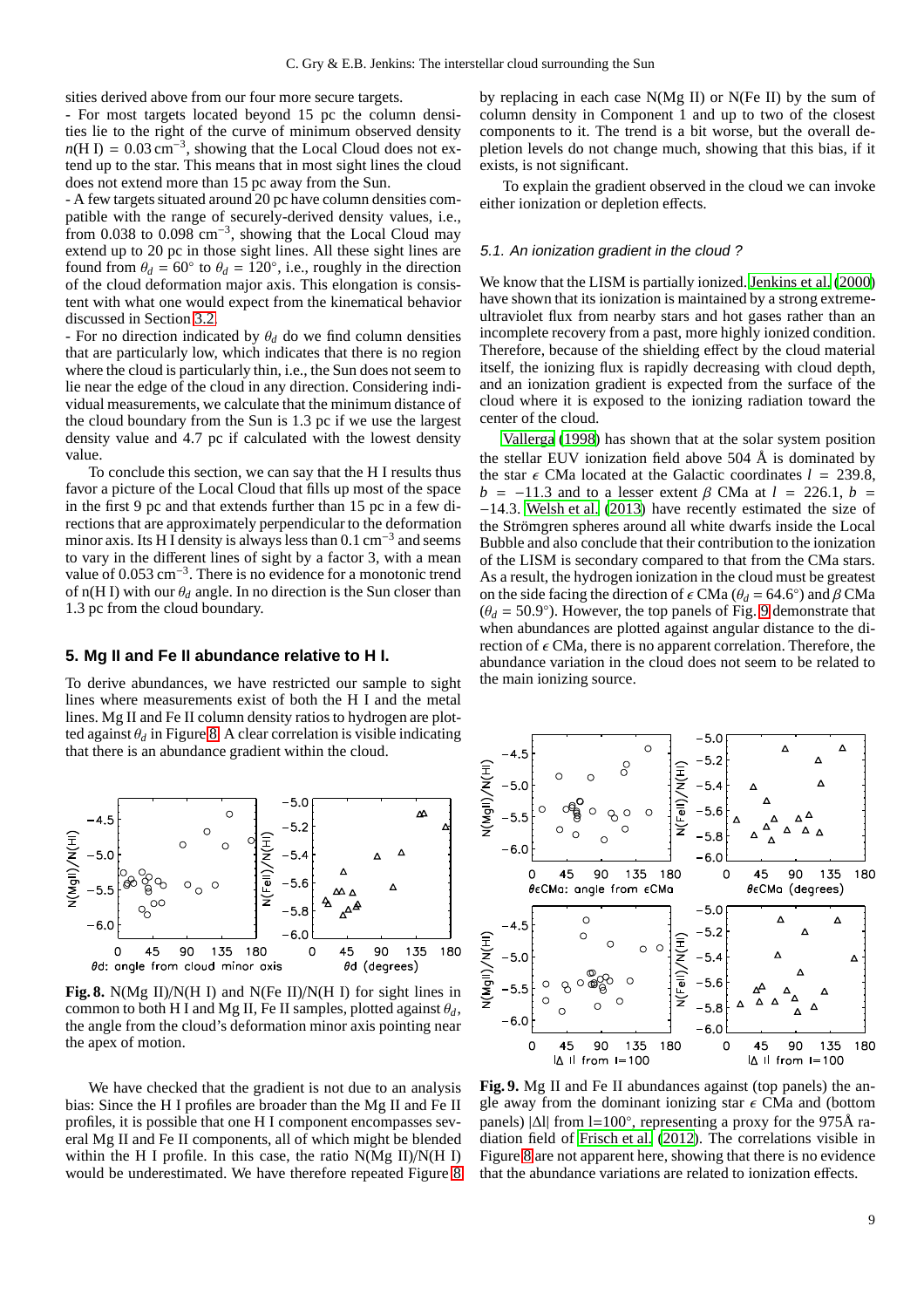[Frisch & Schwadron](#page-15-23) [\(2013\)](#page-15-23) claimed that they had evidence for a correlation between the 975 Å radiation field at the Sun and the Mg II and Fe II abundances, based on nine lines of sight in the LIC. We looked for such a correlation in our sample of 57 Components 1 by plotting (bottom panels of Figure [9\)](#page-8-1) the Mg II and Fe II abundances against Galactic longitude, taken as a very approximate indicator for the strength of their 975 Å radiation field, according to Figure 12 of [Frisch et al.](#page-15-22) [\(2012\)](#page-15-22) that shows that the field increases smoothly from  $l=100^\circ$ , where it is minimum, to l=280°, where it is maximum. With this definition for the field strength (based simply on ∆*l*, not an angular distance from any point on the sky), we still find no correlation.

[Jenkins](#page-15-24) [\(2004\)](#page-15-24) showed that in low column density regions where photons with energies above 13.6 eV can penetrate the cloud, an element can be more or less ionized than H, depending on its relative  $\Gamma(X)/\alpha(X)$  compared to the same for hydrogen, with  $\Gamma(X)$  being the photoionization rate of the element *X* and  $\alpha(X)$  its recombination rate. For a specific example, we note that argon atoms should have a higher ionization fraction than H when a gas is partly photoionized. [Jenkins et al.](#page-15-20) [\(2000\)](#page-15-20) have shown that it is the case in the LISM. Figure 1.1 of [Jenkins](#page-15-24) [\(2004\)](#page-15-24) shows that the same can be true for Fe II: if the gas is irradiated by photons more energetic than the He ionization edge, *N*(Fe II)/*N*(H I) could underestimate the true value of Fe/H, while the converse is true for *N*(Mg II)/*N*(H I). At wavelengths below the HeI ionization edge, the ionization field is dominated by three white dwarfs Feige  $24(\theta_d = 34.6^\circ)$ , HZ43 ( $\theta_d = 109.0^\circ$ ), and G191-B2B  $(\theta_d = 28.9^\circ)$  [\(Vallerga 1998\)](#page-15-21), all of which are situated in the same quadrant as  $\epsilon$  CMa. At locations that are removed from the edge of the cloud near  $\epsilon$  CMa, the hydrogen opacity should block the softer photons from  $\epsilon$  CMa and the field would be more dominated by the harder radiation from WD stars, which would tend to make the apparent [Fe/Mg] more severely negative than the real ratio. Therefore, if ionization effects were dominating the abundance variations in the cloud, we would expect to find an apparently enhanced depletion for iron and an apparently weaker depletion for magnesium as we retreat away from directions in the general direction of  $\epsilon$  CMa. This is not what we observe, since no trend in abundances are visible on the top panels of figure [9.](#page-8-1) Furthermore, as we will see in the next section, the magnesium depletion in the Local Cloud appears to be larger than expected, instead of weaker.

We conclude that there is no evidence that supports the notion that the observed abundances are related to any gradient in the ionization field.

#### 5.2. <sup>A</sup> depletion gradient in the cloud

The lack of evidence for ionization effects prompts us to examine the prospect that the abundance variations could be related to a variation in the total gas-phase abundances of magnesium and iron. In Table [2,](#page-9-0) we consider three zones of the cloud defined by their angular distance  $\theta_d$  to the apex along the cloud's minor axis. In a rough sense these three zones represent the front (apex), the middle, and the rear (anti-apex) of the cloud.

The first three lines in Table [2](#page-9-0) list the mean average ion densities derived in the sightlines shorter than 15 pc. We note no decrease in  $\bar{n}_{H I}$  with  $\theta_d$ , while a noticeable, although not quite statistically significant, trend exist for  $\bar{n}_{Mg II}$  and  $\bar{n}_{Fe II}$ . This attests that the apparent abundance variations are not caused by variations in the HI density.

To estimate the mean abundances within the three zones of the cloud we calculate the average of the column density ratios

<span id="page-9-0"></span>**Table 2.** Logarithms of the mean densities (in *cm*−<sup>3</sup> ) for Mg II and Fe II, their abundances relative to H, and the mean depletions, averaged in three different cloud regions defined by the angle  $\theta_d$  from the apex direction on the cloud minor axis.

| in log                                                        | $\theta_d$ i 60° | $60^\circ$ i $\theta_d$ i $120^\circ$ | $\theta_d$ i 120° |  |
|---------------------------------------------------------------|------------------|---------------------------------------|-------------------|--|
| $\bar{n}_{Me~II}^a$                                           | $-6.78 \pm 0.21$ | $-6.50 \pm 0.16$                      | $-6.26 \pm 0.50$  |  |
| $\bar{n}_{Fe II}^{a}$                                         | $-7.07 \pm 0.31$ | $-6.80 \pm 0.34$                      | $-6.53 \pm 0.44$  |  |
| $\bar{n}_{H I}^a$                                             | $-1.39+0.24$     | $-1.23 \pm 0.15$                      | $-1.32 \pm 0.19$  |  |
| $N_{Mg II}/N_{H I}^{b}$                                       | $-5.48 \pm 0.18$ | $-5.17+0.38$                          | $-4.88 \pm 0.42$  |  |
| $N_{Fe II}/N_{H I}^{b}$                                       | $-5.71 \pm 0.09$ | $-5.44 \pm 0.13$                      | $-5.14 \pm 0.05$  |  |
| $[Mg/H]^{b,c}$                                                | $-1.10+0.18$     | $-0.79+0.38$                          | $-0.50 \pm 0.42$  |  |
| $[Fe/H]^{b,c}$                                                | $-1.25 \pm 0.09$ | $-0.98 \pm 0.13$                      | $-0.68 + 0.06$    |  |
| <sup>a</sup> calculated on all sight lines shorter than 15 pc |                  |                                       |                   |  |

*calculated on all sight lines shorter than 15 pc*

*b calculated on sight lines common to both H I and Mg II Fe II samples <sup>c</sup> depletion relative to the solar abundances: log(Mg*/*H)*⊙=*-4.38*±0.02 *log(Fe*/*H)*⊙=*-4.46*±0.03 *[\(Lodders 2003\)](#page-15-25)*

in the sight lines where both H I and Mg II or Fe II are measured. We derive depletion values, noted [*X*/*H*] and listed in the last two rows of the table, by comparing the abundances to the solar abundances of [Lodders](#page-15-25) [\(2003\)](#page-15-25). We note an important and consistent depletion gradient inside the cloud: both elements are about four times (∼0.6 dex) more depleted in the front of the cloud than in the rear of the cloud. A correlation of Mg II and Fe II depletion with the angle to the LIC downwind direction had already been noted by RL08, which they interpreted mainly as a physical difference between the LIC and the G Cloud. The present correlation with the angle to the cloud minor axis shows that the depletion is gradually changing from the downwind to upwind directions inside what we consider here to be a unique cloud. It is noteworthy that the depletion values exhibit an almost constant difference of 0.15 −0.19 dex for Mg relative to Fe in all three cloud regions.

The overall depletion level is significant, especially toward the downwind direction. Compared to the minimum ISM depletion values [X*gas*/H]<sup>0</sup> defined by [Jenkins \(2009a](#page-15-26)),i.e.,  $[Mg_{gas}/H]_0$  =  $-0.270 \pm 0.030$ , the magnesium depletion value derived in the front of the cloud is high, much higher than values usually found for such diffuse gas. We have worried about possible errors that could result from saturation of the strong Mg II lines. To check for this effect, we have redone Figure [8](#page-8-0) after taking out the most saturated lines ( $\tau$ (h)  $\lambda$ <sup>2</sup>). This resulted in the elimination of only the 2 high Mg II abundance points around  $\theta_d$  = 80 and 120<sup>°</sup>, with the consequence that the magnesium abundance is unchanged for  $\theta_d$ <sup>o</sup>  $\theta_d$ <sup>o</sup> and  $\theta_d$ <sup>o</sup>  $\theta_d$ <sup>o</sup>.

In conclusion, it appears that the high depletion of magnesium observed in the cloud cannot be attributed to errors caused by saturation.

[Jenkins](#page-15-26) [\(2009a](#page-15-26)) had examined depletion levels of the LISM in sight lines toward white dwarfs in the Local Bubble and concluded that moderately strong depletions can be found in the Local Bubble. He also obtained a significant dispersion in the depletion values, although we see no coherent trend with θ*<sup>d</sup>* in his sample, which is not surprising since the WD samples extend to material well beyond the local cloud.

A high depletion value for magnesium had already been noticed by [Kimura et al.](#page-15-27) [\(2003\)](#page-15-27) who studied the gas and dust elemental abundances in the LIC: they found magnesium and iron depletions around, respectively, -1.1 and -1.4, i.e., values close to our values in the  $\theta_d$ <sup>o  $\theta_d$ </sup> region, and noted that the magnesium depletion was close to that in the general cold neutral medium (CNM) value adopted from [Welty et al. \(1999\)](#page-16-4), while the iron depletion was close to the general warm neutral medium (WNM)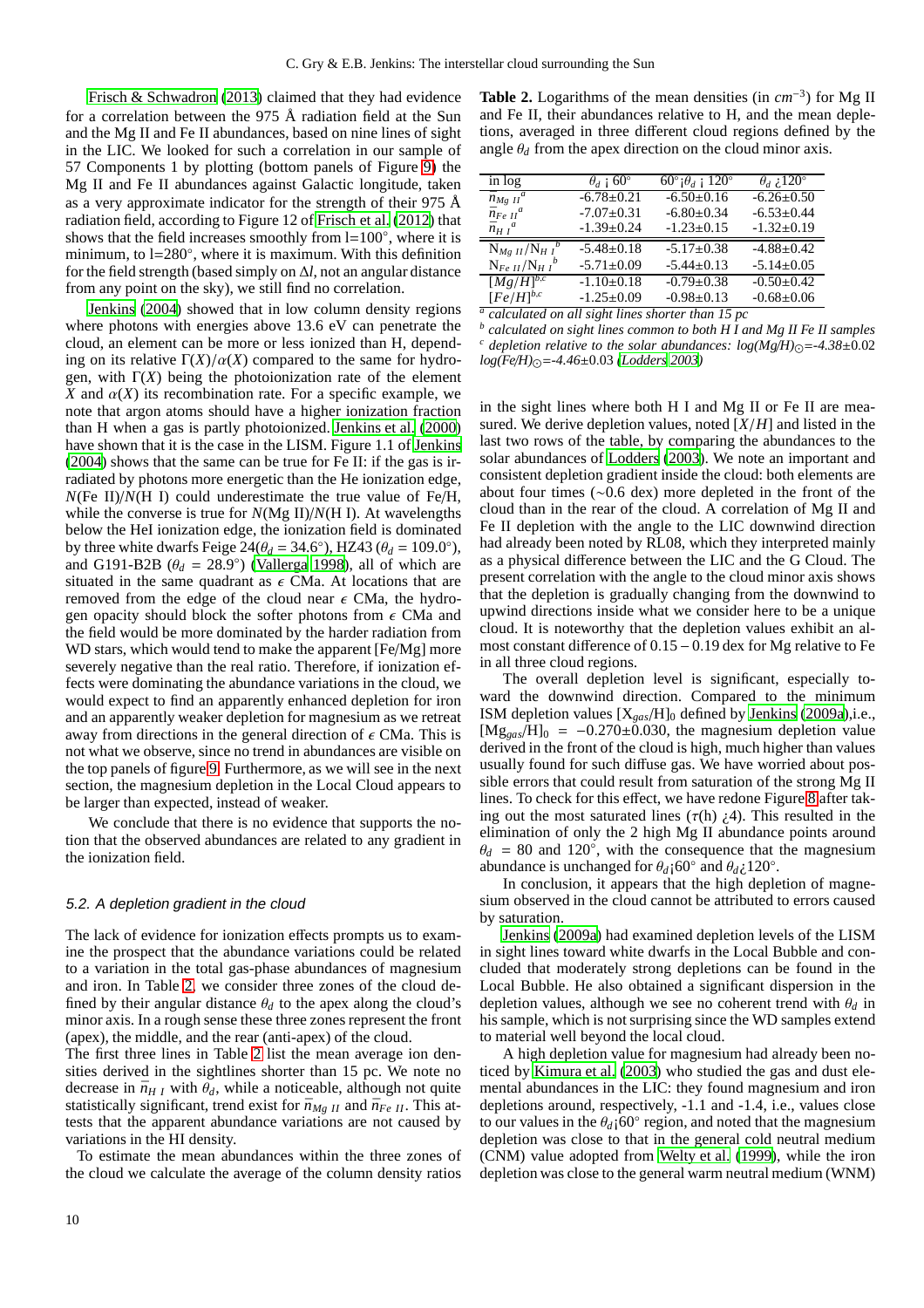value from [Sembach et al.](#page-15-28) [\(2000\)](#page-15-28). Due to the position historically attributed to the LIC, all their LIC lines of sight but two have  $\theta_d$  between 20° and 70°, and none have  $\theta_{d\dot{\theta}}$ 120°. This explains that they found for the LIC a value close to what we find for the  $\theta_d$ <sub>i</sub> 60° region. Despite the high depletion value for magnesium, [Kimura et al. \(2003\)](#page-15-27) show that the elemental composition of dust in the LIC implied by the different element depletions resembles that of cometary dust in the solar system, as expected if the comets were formed from similar interstellar dust. [Kimura et al. \(2003\)](#page-15-27) takes the high depletion found in the LIC (or the front of the cloud for us) as evidence that grains have not been (completely) destroyed. [Frisch et al. \(2005\)](#page-15-29) derive the same conclusion from the detection in the solar system of large grains of interstellar origin.

The gradient that we observe shows, however, that the situation is different in the rear part of the cloud, where the gas-phase abundance is significantly higher, which indicates that Mg and Fe atoms have been returned to the gas phase after grain destruction. We note that our depletion values in the rear region of the cloud are close to the WNM depletion for magnesium, and even less depleted than the minimum value for iron.

We conclude that the rear part of the local cloud seems to be undergoing or to have undergone a grain-destructive process.

It is tempting to relate this to an on going interaction that would also be responsible for the velocity deviations observed in the cloud: the cloud squashing would be due to an acceleration from the back rather than a frontal collision. We will note in Section [6.3,](#page-11-0) however, a relative lack of secondary components in the area of the cloud anti-apex, which disfavors the idea that significant interactions are taking place in that area. Therefore, this leads us to favor the interpretation that the metal abundance reflects past conditions that may be related to the origin of the cloud, as proposed by [Kimura et al. \(2003\)](#page-15-27), who suggested that the LIC is one of the cloudlets expelled from the interaction zone between the Local Bubble and the Loop I superbubble [\(Breitschwerdt et al. 2000\)](#page-15-30).

#### **6. Nature of the other absorption components**

Out of 59 lines of sight, 35 (59%) show at least one other velocity component in addition to Component 1. Thirteen lines of sight (22%) show at least two other velocity components, one line of sight shows three, and one shows five other components. In the following part of this paper, we will examine the properties of the other components that can be derived from the observations, to try and pinpoint their nature. We will, in particular, examine their characteristics relative to Components 1. In a given sight line, we number the components in order of increasing velocity shift  $|V - V_{\text{comp1}}|$  relative to Component 1, i.e., when there are more than one other component in the line of sight, Component 2 is the component closest to Component 1 in velocity etc...

#### <span id="page-10-1"></span>6.1. The Local Cloud is the dominant absorber in the LISM

Figure [10](#page-10-0) shows the column density ratios between the other components and their corresponding Component 1, expressed as log N/N*comp*<sup>1</sup>. Since the determination of N(Fe II) is less affected by saturation problems, we consider Fe II column densities when they are available and Mg II otherwise. As already noted in Figure [2,](#page-4-0) Component 1 is the strongest component in terms of column density in all lines of sight but four. Figure [10](#page-10-0) shows that three of the four sight lines where Component 1 is not dominant correspond to some of the most distant stars of the sample:



<span id="page-10-0"></span>**Fig. 10.** Column density ratios (in log) between the other components and their corresponding Component 1: log N/Ncomp1 against distance. The column density is that of Fe II when available and Mg II otherwise. The dots are components 1. They show the position of all lines of sight. The other components, numbered in order of increasing |∆*V*| relative to Component 1 are as follows: Black squares are components 2, red triangles components 3, green diamonds components 4 and blue crosses components 5 and 6.

υ Peg at d=53.1pc,  $\iota$  Cap at d=66.1pc, and G191B2B at d=68 pc (υ Peg had been removed from the Components 1 sample in Section [2.3](#page-2-2) because of its kinematical uncertainty but has been kept for completeness in the sample of other components). The strongest component in these three sight lines is therefore most probably due to gas situated far away from us on the line of sight.

For the one short sightline toward 61 Cyg A (3.5 pc), where Component 1 appears as non dominant, the profile fitting is very uncertain. In the words of the authors [\(Wood & Linsky 1998\)](#page-16-5): "The low S/N of the data and the highly blended nature of the two components prevent us from deriving a unique fit to the data without first reducing the number of free parameters. We address this problem by forcing both components to have the same Doppler parameter." Since the optical depths of the components (according to the result of the fit) are 2.2 and 8.6, the column densities could certainly be quite different if other b-values were chosen, to the point that the column density ratio between the two components could be reversed. Therefore, it is not excluded that the Local Cloud also has the strongest column density in this sight line.

In the H I sample of [Wood et al. \(2005](#page-16-0)) the Component 1 is also the largest component in all sight lines shorter than 50 pc, which corroborates the above finding, even if the broad Lyman  $\alpha$  profiles can easily hide unresolved components and makes the H I count of components less reliable.

In conclusion, what we have kinematically identified as the Local Cloud represents the bulk of the matter in the first 50 pc. Within this distance, the other components are truly secondary in nature.

# 6.2. The gas responsible for most of the other absorbing components is very nearby and could be part of the Local Cloud

[Redfield & Linsky \(2004a\)](#page-15-5) had shown that the average number of absorbers per line of sight was relatively constant from 10 pc to 60 pc, and concluded that the LISM clouds are concentrated at no more than 15 pc from the Sun. Figures [10](#page-10-0) or [11](#page-11-1) show that the number of sight lines with two components and the number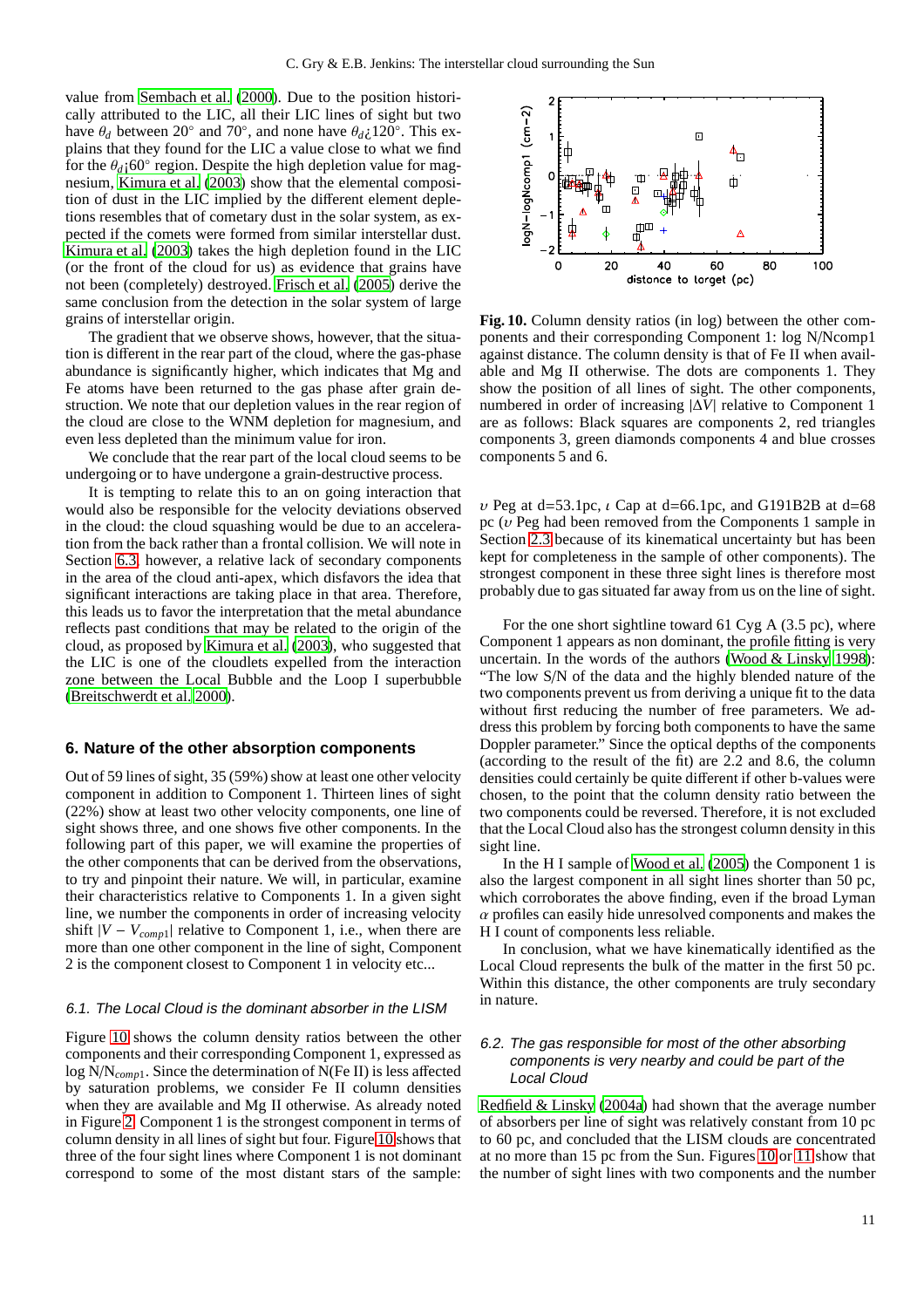of sight lines with three components are actually the same for all target distances, even for the shortest target distances: multiple components already exist for the shortest sight lines, with two components detected toward stars located at 2.7, 3.5, and 3.6 parsecs, and three components detected in two 5pc-long sight lines. It follows that other components exist in sight lines that could be shorter than the extent of the Local Cloud. Moreover, since longer sight lines do not show more components than very short ones, we conclude that, except for a few cases like the strong components in the long sight lines mentioned above, the gas responsible for the other components could be as close as the Local Cloud.

As a consequence of the above conclusion, we suggest that some of the secondary components could be generated inside the Local Cloud: they could represent secondary velocity groupings inside the cloud. This possibility had already been brought forward by [Gry & Jenkins \(2001](#page-15-31)) to reconcile the fact that the LIC seemed to be extended all the way out to Sirius while, along this same line of sight, a second, apparently embedded component is observed. Supporting this picture was the finding that this same component in the line of sight toward  $\epsilon$  CMa is less ionized than the LIC, whereas it should be much more ionized if it were exposed to the ionizing flux of  $\epsilon$  CMa without the shielding of the LIC.

If our interpretation is correct, we surmise that some of these components could be perturbations belonging to the Local Cloud. In the next section, we will examine the collective properties of velocities and locations in the sky, much as we had done for Component 1 to identify it as the principal coherent cloud that surrounds us.

#### <span id="page-11-0"></span>6.3. Categorizing the other components

The method usually adopted to analyze a sample of absorption components around the Sun is to look for groups of components that could define coherently-moving clouds from their velocities and their location on the sky [\(Lallement et al. 1986](#page-15-32); [Frisch et al.](#page-15-3) [2002](#page-15-3), RL08). RL08 have identified not less than 15 clouds in the first 15 pc, some of which they find to be interacting. We do not adopt the same strategy since i) this would probably lead us to define too large a number of clouds compared to the number of available velocity components, meaning that each cloud would be defined with too few directions (our observation sample contains fewer lines of sight and fewer absorption components than that used by RL08 because we restricted it to Mg II and Fe II) ; ii) the derived solution could never be unique, given the limitation of the wavelength precision of the data and the fact that we now know from our analysis of the Local Cloud that clouds do not behave as perfectly rigid bodies ; and iii) finally for the reasons discussed earlier, we think that it is appropriate to look for coherent motions relative to the Local Cloud.

Therefore, instead of trying to identify the secondary components by their heliocentric or LSR velocities, we feel that it is worthwhile to examine the velocities of these secondary clouds relative to the Local Cloud. Figure [11](#page-11-1) shows the velocity shifts v − v*comp*<sup>1</sup> of the other components relative to that of Component 1 and it does indeed reveal an interesting consistency in the distribution of the other components. In particular we note that:

1) The velocity shifts for all of the secondary clouds are confined within the interval  $-26$  and  $+24$  km s<sup>-1</sup> and have a mean modulus value of 9.7 km s<sup>-1</sup> with a dispersion of 10.6 km s<sup>-1</sup>. 2) Only 30% of all secondary components have a positive shift relative to Component 1. These red-shifted secondary com-



<span id="page-11-1"></span>**Fig. 11.** Velocity shifts of the other components relative to Components 1, plotted against distance and the angle away from the cloud's deformation axis  $\theta_d$ . For most sight lines the velocities are Mg II's. In those four cases where there is no Mg II data, Fe II velocities are used. The meanings of different symbols are the same as those in figure [10.](#page-10-0) Notice the horizontally aligned symbols just below zero: these are what we refer to as the "Cetus Ripple" components.

ponents are found only away from the cloud motion axis, at  $45^\circ$ ; $\theta_m$ ; 120°. They are found in the northern hemisphere as well as in a band in the southern hemisphere between b≃ -30° and  $b \approx -60^\circ$ 

3) Most important, about half of all sight lines include a component presenting a velocity shift in a small range between −12 and  $-4 \text{ km s}^{-1}$  relative to Component 1. These components also represent half of all secondary components (26 out of 50). These 26 components have a mean velocity shift of  $-7.2 \text{ km s}^{-1}$  with an rms dispersion of 1.5  $km s^{-1}$  relative to the Local Cloud component. According to Figure [11,](#page-11-1) such a component is found at



<span id="page-11-2"></span>**Fig. 12.** Map of the other components showing their velocity shift relative to Component 1. Black asterisks signal the position of all targets. Blue/red squares mark components other than Components 1 with negative/positive shifts, and the size of the symbols scales with the amplitude of the shift. Dark blue symbols indicate the components having a uniform velocity shift of  $-7.2\pm1.5$  km s<sup>-1</sup> relative to the Local Cloud (i.e., the Cetus Ripple); light blue symbols represent the other blue-shifted components. The blue cross indicates the rough center of the hemisphere occupied by the Cetus Ripple components.

all values of  $\theta_d$  angles, however, the map shown in Figure [12,](#page-11-2) where they are marked as dark blue squares of similar size, shows that they occupy only one half of the sky that mainly cov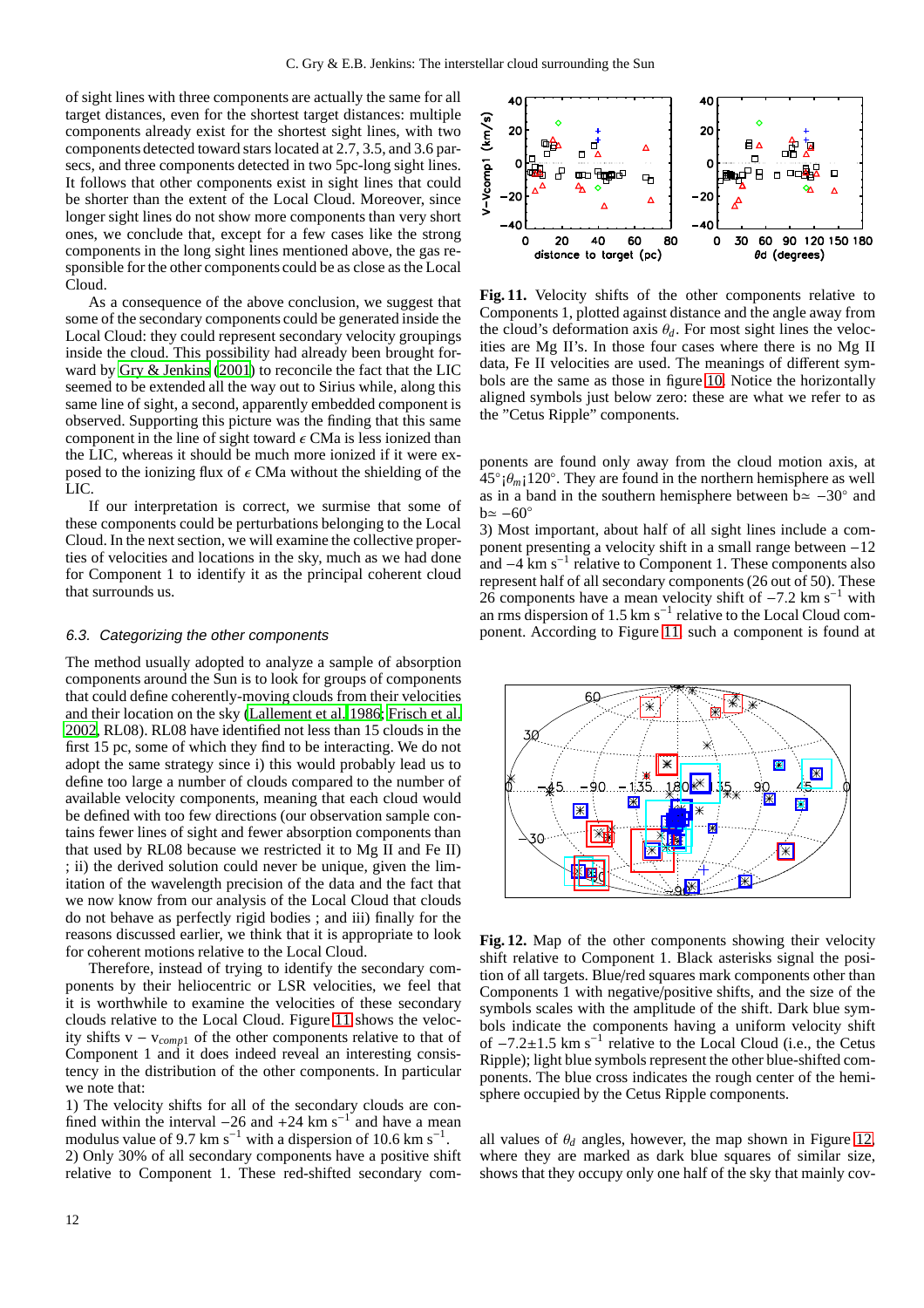ers the southern Galactic hemisphere. For reasons that we will justify later, we refer to them collectively as the "Cetus Ripple." It might be relevant to note that in every line of sight where blue-shifted components are detected, one of them belongs to the Cetus Ripple.

## 6.4. <sup>A</sup> common origin for the components identified with the Cetus Ripple?

Given that the Cetus Ripple components have been distinguished by their velocity relative to Component 1, we have examined whether they could represent a coherent motion in the Local Cloud's reference frame, i.e., we have looked for a velocity vector whose projection in all sight lines would fit their velocity shifts with respect to Component 1. The best least-squares fit resulted in a vector with an amplitude of 10.8  $\pm$ 0.4 km s<sup>-1</sup> and an origin in the direction (l=124 $\pm$ 4°; b=-67 $\pm$ 3°) located in the constellation of Cetus. Within the limitations of our uneven sampling of the sky, this direction is roughly consistent with the center of the hemisphere showing the targets with dark blue symbols in the plot shown in Figure [12](#page-11-2) (this center point is marked with a blue cross on the map). However, we see in Figure [13](#page-12-0) that the velocities of these components relative to the Local Cloud fail to follow a cosine curve. Despite the fact that the angles  $\theta_{CR}$  away from our best attempt to define an apex have been optimized to yield the best fit to a cosine relationship, the Cetus Ripple velocities do not show any real trend aside from a constant shift with respect to Components 1. We conclude that the attempt to find a coherent linear motion failed and that these components exhibit motions that are more characteristic of an implosion.



<span id="page-12-0"></span>**Fig. 13.** Velocity shifts of Cetus Ripple (CR) components relative to Component 1, and the cosine law corresponding to their fitted mean vector plotted against the angle  $\theta_{CR}$  to the mean vector apex  $[l_{CR} = 304.1^{\circ}, b_{CR} = +66.6^{\circ}].$ 

With their uniform blue shift relative to Component 1, the Cetus Ripple components resemble the signatures of a shock progressing toward the interior of the Local Cloud. This possibility had been invoked by [Jenkins \(1984,](#page-15-33) [2009b\)](#page-15-34) as a possible consequence of the pressure imbalance that was believed to exist between the hot Local Bubble gas and the embedded diffuse clouds [\(Bowyer et al. 1995\)](#page-15-35). Indeed, if a shock wave was progressing radially with a given velocity from the outside of the cloud toward the center, at the exact center of the cloud we would see an absorption with a constant velocity shift relative to that of the cloud. The Sun is probably not located at the center of the cloud, and the cloud contour is irregular, creating the small dispersion observed in the Cetus Ripple velocity shifts.

If the cloud were totally immersed in the hot gas in all directions, we would expect to see the shock in all lines of sight. We only see it in half of the sky, and this could mean that the hot gas is present only on one side of the cloud or reached the cloud from one side. This could be consistent with a recent event at the origin of the hot gas, as in the case of a supernova blast wave approaching from one direction.

Therefore, we consider that a common origin for the Cetus Ripple components, in the form of an inward-moving shock wave inside the Local Cloud, is a plausible hypothesis.

#### 6.5. <sup>A</sup> plausible model for the imploding shock

The group of components that we identify with the Cetus Ripple exhibits an average velocity shift of v<sub>obs</sub> $of -7.2$  km s<sup>-1</sup> with an rms dispersion of  $1.5 \text{ km s}^{-1}$  relative to the main Local Cloud. The internal velocity dispersions exhibit *b*-values that for the most part fall within the range 2 to  $4 \text{ km s}^{-1}$ . We can estimate the H I column densities for these components by multiplying their values of *N*(Mg II) and *N*(Fe II) by the Local Cloud's average values of *N*(H I)/*N*(Mg II) and *N*(H I)/*N*(Fe II), and after doing so we find an average value  $log N(H I) = 17.8$  with an rms dispersion of 0.4 dex. We now examine whether or not these properties are consistent with our interpretation that we could be viewing a shock converging upon us from the outer portions of the Local Cloud.

Within the Local Cloud, there is a magnetic field directed approximately toward the Galactic coordinates  $l = 38^\circ$ ,  $b = 23^\circ$ [\(Frisch et al. 2010](#page-15-36)), which is roughly perpendicular to the center of the hemisphere that exhibits the Cetus Ripple components. This orientation indicates that it is appropriate for us to examine the properties of a shock that, for the most part, propagates in a direction that is perpendicular to the field lines (i.e., the field direction is parallel to the surface of the shock front). We will now explore the consequences of having either one of two extremes for the pre shock field strength, drawing upon some values quoted in the literature for the estimates of the field in the immediate environment surrounding the heliosphere:  $B_1 = 2.2 \mu G$  (Ben-Jaff[el & Ratkiewicz 2012\)](#page-15-37) and 3.8 $\mu G$ [\(Ratkiewicz & Grygorczuk 2008\)](#page-15-38). (Here, we adopt a subscript 1 to denote pre shock conditions and, in later derivations, subscripts 2 and 3 will respectively apply to the immediate post shock gas and gas further downstream from the front that has cooled somewhat.) We assume that the pre shock gas has a representative electron density  $n_1(e) = 0.10 \text{ cm}^{-3}$  [\(Redfield & Falcon](#page-15-39) [2008\)](#page-15-39) and that virtually all of the electrons arise from the ionization of hydrogen. With our average value for the volume number density of neutral hydrogen  $n_1(H I) = 0.05$  cm<sup>-3</sup>, we expect the total particle density consisting of hydrogen, accompanying helium atoms, and electrons to equal  $n_1 = 0.265 \text{ cm}^{-3}$ . The gas mass density  $\rho_1 = 3.53 \times 10^{-25}$  g cm<sup>-3</sup>. [Redfield & Linsky](#page-15-40) [\(2004b](#page-15-40)) determined an average temperature for the local gas equal to 6680 K, and we will adopt this value for our characterization of the pre shock gas temperature  $T_1$ .

For a shock to exist, its velocity v*<sup>s</sup>* must exceed the magnetosonic speed, given by

$$
v_{\rm ms} = (c_s^2 + v_A^2)^{1/2},\tag{11}
$$

where the sound speed  $c_s = (\gamma p_1/\rho_1)^{1/2}$  and the Alfvén speed is  $v_A = B_1/(4\pi\rho_1)^{1/2}$ . For  $B_1 = [2.2, 3.8] \mu G$  and the gas physical properties stated above, this minimum speed is  $v_{\text{ms}}$  =  $[15.0, 21.0]$  km s<sup>-1</sup>. Gas would appear to move at a velocity near v*<sup>s</sup>* only if it had a chance to cool to some temperature considerably lower than the immediate post shock temperature  $T_2$  and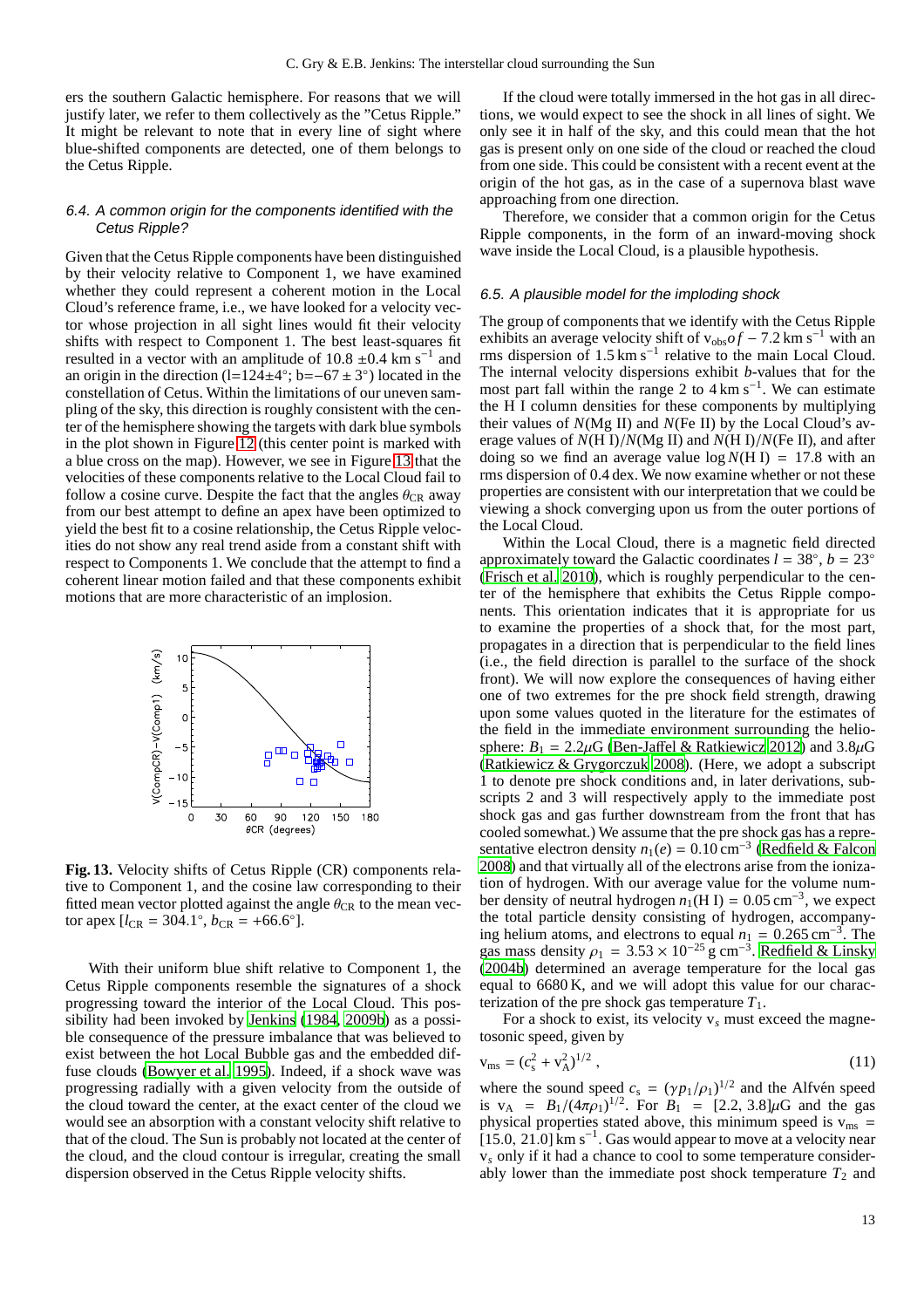did not have its compression limited by a magnetic field (this is a regime that is often referred to as an "isothermal shock," but is not really isothermal). Instead, we view only the immediate post shock gas at an elevated pressure  $p_2$  and temperature  $T_2$ , along with some gas downstream from the front that has undergone a moderate decrease in temperature to  $T_3$ . Given sufficient time, this postshock gas will ultimately approach the thermal equilibrium value *T*eq for the compressed gas. In the paragraphs that follow, we will present some numerical examples of shock properties that can produce absorption features that match the data for the Cetus Ripple, in order to show that the shock interpretation is plausible.

We can calculate the velocity  $v_2$  of the immediate post shock gas in the reference frame of the shock front after we have computed a compression ratio  $x_2 = \rho_2/\rho_1 = B_2/B_1$  across the shock front and recognize that mass flux conservation requires that  $v_1 \rho_1$  ahead of the front must equal  $v_2 \rho_2$  behind the front. For an Alfvén Mach number  $M_A = v_s/v_A$  and ordinary Mach number  $M = v_s/c_s$ , the shock front compression ratio is given by

$$
x_2 = \frac{2(\gamma + 1)}{D + [D^2 + 4(\gamma + 1)(2 - \gamma)/M_A^2]^{1/2}},
$$
\n(12)

where

$$
D = \gamma - 1 + 2/M^2 + \gamma/M_A^2
$$
 (13)

[\(Draine & McKee 1993\)](#page-15-41), and the ratio of specific heats for constant pressure to constant volume is  $\gamma = 5/3$ . In the reference frame of the pre shock gas, the post shock gas starts out with a (negative) velocity

<span id="page-13-0"></span>
$$
v'_2 = v_2 - v_s = v_s[(1/x_2) - 1]
$$
 (14)

and gradually speeds up as the gas cools and undergoes further compression. Therefore, to match our observed velocity of −7.2 km s−<sup>1</sup> for the Cetus Ripple (in the Local Cloud reference frame, but neglecting possible reductions resulting from projection effects), the magnitude of  $v'_2$  should be slightly less than 7.2 km s−<sup>1</sup> . We iterate with trial values of v*<sup>s</sup>* and converge on acceptable values  $v_s = [19.8, 26.0] \text{ km s}^{-1}$  and  $x_2 = [1.44, 1.32]$ for  $B_1 = [2.2, 3.8] \mu$ G.

From the requirement that momentum is conserved across the front,

$$
\rho_1 \mathbf{v}_1^2 + p_1 + \frac{B_1^2}{8\pi} = \rho_2 \mathbf{v}_2^2 + p_2 + \frac{B_2^2}{8\pi} \,,\tag{15}
$$

we expect to find a thermal pressure behind the front given by

$$
p_2 = p_1 + \left(1 - \frac{1}{x_2}\right) \rho_1 v_1^2 + \frac{B_1^2 (1 - x_2^2)}{8\pi} ,\qquad (16)
$$

and thus it follows that the post shock temperature is

$$
T_2 = \frac{p_2}{x_2 n_1 k} = \frac{T_1}{x_2} + \frac{\rho_1 v_1^2}{n_1 k} \left( \frac{1}{x_2} - \frac{1}{x_2^2} \right) + \frac{B_1^2}{8\pi n_1 k} \left( \frac{1}{x_2} - x_2 \right). \tag{17}
$$

For the two values of  $v_s$  given above, we find that  $p_2/k =$ [3336, 2875] cm<sup>-3</sup>K (compared to  $p_1/k = 1770 \text{ cm}^{-3}$ K), and  $T_2$  = [8745, 8220] K. We note that these post shock temperatures are not sufficient to collisionally ionize hydrogen [\(Gnat & Sternberg 2007\)](#page-15-42).

At any point downstream from the front, we again apply the requirement that momentum is conserved to find that

$$
\rho_2 v_2^2 + p_2 + \frac{B_2^2}{8\pi} = \rho_3 v_3^2 + p_3 + \frac{B_3^2}{8\pi}
$$
  
= 
$$
\frac{\rho_2 v_2^2}{x_3} + p_2 \frac{T_3}{T_2} x_3 + \frac{B_2^2}{8\pi} x_3^2,
$$
 (18)

where  $x_3 = \rho_3/\rho_2$  is the additional compression that occurs when the gas cools. A root to the cubic equation

$$
\frac{B_2^2}{8\pi}x_3^3 + p_2\frac{T_3}{T_2}x_3^2 - \left(\rho_2v_2^2 + p_2 + \frac{B_2^2}{8\pi}\right)x_3 + \rho_2v_2^2 = 0\tag{19}
$$

reveals the value of  $x_3$ . For the post shock temperatures mentioned earlier, the rate at which the gas cools is a very strong function of temperature. For the case  $B_1 = 2.2 \mu G$ , we find that as the gas cools from  $T_2 = 8745$  K to  $T_3 = T_2 - 2000$  K = 6745 K, a value still well above  $T_{eq} \leq 5490$  K, the average cooling rate  $\langle \Lambda_H \rangle \approx 1.3 \times 10^{-25}$ erg s<sup>-1</sup>(H nucleus)<sup>-1</sup> and *x*<sub>3</sub> = 1.23 at the end point. Our choice for  $T_3$  may seem arbitrary, but later this value for the truncation of the post shock flow (or the lifetime of the shock) will be seen to give a good duplication for the average properties of the Cetus Ripple.

The cooling is approximately isobaric, hence the cooling time is given by

$$
t_{\text{cool}} = \frac{5}{2}k\Delta T \frac{1.1n_2(\text{H}) + n_2(e)}{n_2(\text{H})(\Lambda_{\text{H}})} = 0.30 \text{ Myr},\tag{20}
$$

where  $n_2(H)$  refers to the density of both H I and H II behind the front (strictly speaking, this should be an average of the densities in both zone 2 and zone 3, instead of just zone 2.) Over the time interval  $t_{\text{cool}}$ , the shock moving at 19.8 km s<sup>-1</sup> traverses a distance of 6.1 pc and accumulates in its post shock zone  $log N(H I) = 17.97$ , which is very close to our observed representative value  $\log N(H I) = 17.8$  for the Cetus Ripple components. The velocity  $v'_2$  starts at −6.0 km s<sup>-1</sup> just behind the shock front and increases in magnitude to  $v'_3 = -8.6 \text{ km s}^{-1}$  when the temperature reaches  $T_3 = 6745$  K, giving an average velocity  $v_{\text{obs}} = -7.2 \text{ km s}^{-1}$  that we found for the Cetus Ripple. The value of  $v'_3$  is calculated using Eq. [14](#page-13-0) after substituting  $\overline{x_2x_3}$  for  $x_2$ . The expected velocity spread  $\Delta v' = v'_2 - v'_3$  is only 2.6 km s<sup>-1</sup>, so the absorption features should not be broadened by an unacceptably large amount.

For our other alternative,  $B_1 = 3.8 \,\mu\text{G}$ , somewhat different conditions are required to match the properties of the Cetus Ripple components. Here, we must propose that the post shock temperature drops by only 1000 K below  $T_2 = 8220$  K, which results in  $x_3 = 1.07$ . Since both the shock compression factor  $x_2$  and temperature  $T_2$  in this case are slightly lower that what we had in the previous example, we find that the cooling rate is diminished to a value  $\langle \Lambda_H \rangle \approx 1.0 \times 10^{-25}$ erg s<sup>-1</sup>(H nucleus)<sup>-1</sup>. For  $\Delta T = 1000$  K, we find that  $t_{\text{cool}} = 0.19$  Myr, which means that the shock will travel over a distance equal to 5.0 pc and processes  $log N(H I) = 17.89$ . For this model, we find a mean value  $v' = 6.9$  km s<sup>-1</sup> and a velocity spread  $\Delta v' = 1.2$  km s<sup>-1</sup>.

In reality, the true nature of the shock may differ from our picture, either globally or from one location to another. For representative values of the input parameters  $\rho_1$  and  $T_1$  we derived an outcome for *x*<sup>2</sup> that conformed to our measured value  $v' \approx 7.2$  km s<sup>-1</sup>. While average values these two input quantities in the Local Cloud have been reasonably well defined by observations, deviations probably occur over scales that may be much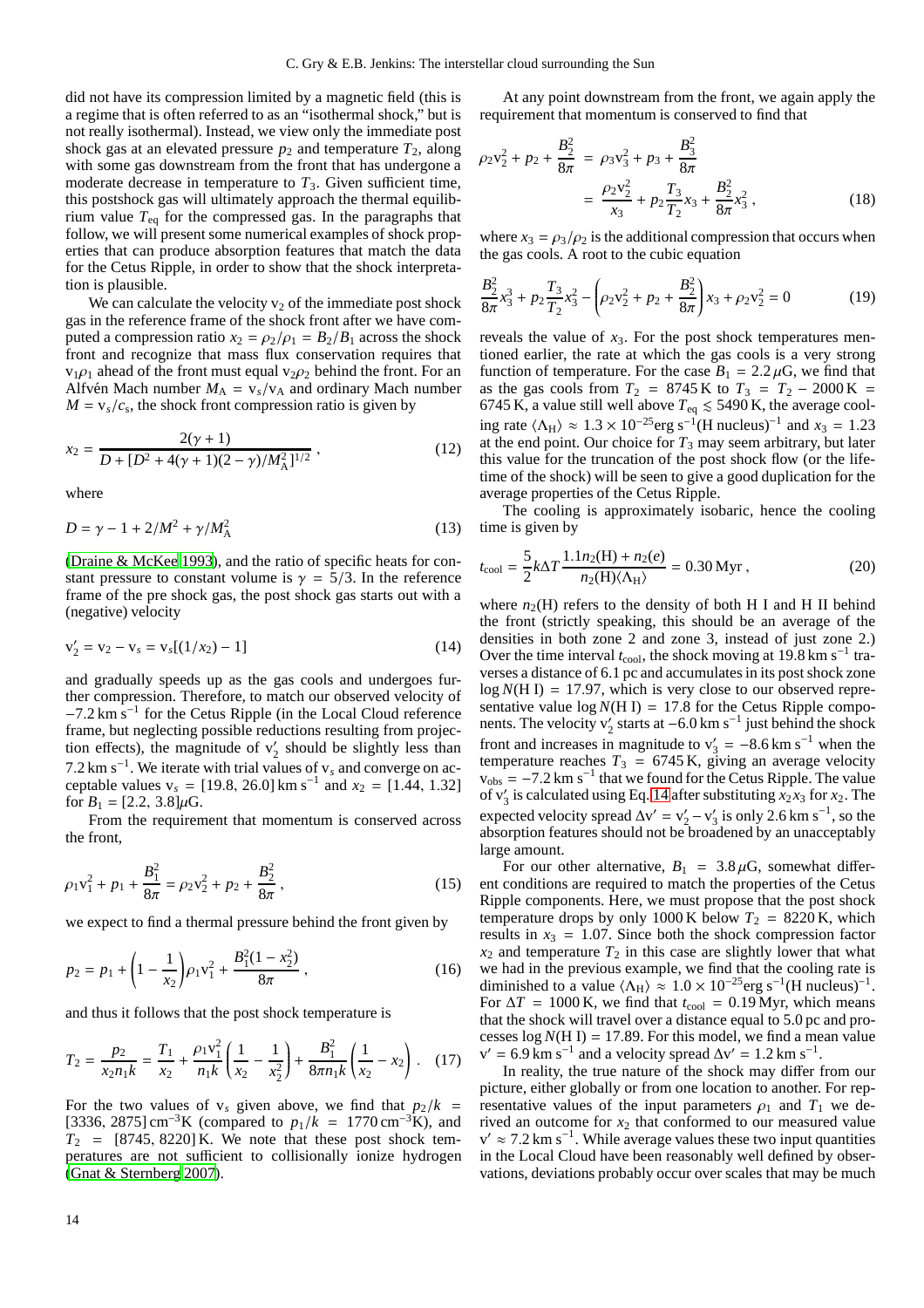smaller than the overall dimension of the cloud. For any fixed value for the strength of the shock's driving mechanism, changes in the pre shock conditions may alter v′ by a small amount (by about  $1 \text{ km s}^{-1}$ ), but the outcome for the physical state of the post shock gas could be very different. For instance, if  $\rho_1$  is decreased by a factor of 2 and  $T_1$  is increased by the same factor to maintain the same thermal pressure, we find that for  $B_1 = 2.2 \mu G$  we obtain  $T_2 = 17,500$  K, at which point collisional ionizations will be important in increasing the ionization level of the H, Mg, and Fe [\(Gnat & Sternberg 2007\)](#page-15-42). This might appear to be an attractive solution for the disappearance of the Cetus Ripple in certain directions, but the observations do not support the notion that  $\rho_1$ is lower in this sector of the sky.

By evaluating the solutions for two different magnetic field strengths, we have demonstrated that the magnitude of the inferred pressure enhancement that drove the shock  $p_2/k$  shows only minor deviations on either side of a value  $3000 \text{ cm}^{-3}$ K. While this outcome seems reasonably robust against uncertainties in field strength, we cannot guarantee that the initial field direction is parallel to the shock front, as we have assumed in our calculations. Solutions for oblique shocks are complex and can lead to interpretations that are difficult to confirm observationally. Likewise, we cannot be certain that the field strength near the cloud boundary is the same as the value just outside the heliosphere.

The fact that we see a constant velocity shift of the Cetus Ripple over a large range of angles in the sky (Fig. [13\)](#page-12-0) indicates that the shock was probably driven primarily by an enhancement of the external thermal pressure rather than from a  $\rho v^2$  momentum transfer from some specific direction. On the premise that this external pressure elevation arises from gas at  $T \sim 10^6$  K that is currently in the Local Bubble [but see alternate possibilities expressed by [Welsh & Shelton](#page-16-6) [\(2009\)](#page-16-6)], we find that after applying the calibration of the Rosat soft X-ray flux measurements to emission measures shown by [Snowden et al.](#page-15-43) [\(1997\)](#page-15-43), a  $3\sigma$  upper bound for the local diffuse X-ray emission  $1.1 \times 10^{-6}$ counts s<sup>-1</sup> arcmin<sup>-2</sup>pc<sup>-1</sup> determined by [Peek et al.](#page-15-44) [\(2011\)](#page-15-44) yields a pressure  $p/k = 3700 \text{ cm}^{-3} \text{ K}$ , which is only slightly above our derived pressure  $p_2/k \approx 3000 \text{ cm}^{-3}\text{K}$ .

Our shock interpretation is supported by the findings of [Gry & Jenkins \(2001](#page-15-31)) for the sight line toward  $\epsilon$  CMa. By comparing the two ratios Mg II/Mg I and C II<sup>∗</sup>/C II, they found an elevated temperature  $T > 8200$  K for the component that had a radial velocity equal to  $-7 \text{ km s}^{-1}$  with respect to the strongest component with  $5700 < T < 8200$  K. In our current interpretation, the former represents the post shock gas column, while the latter belongs the pre shock material. At the lower bound for the temperature of the post shock gas, however, they found that  $n(e) = 0.09 \text{ cm}^{-3}$ , which is about equal to  $n(e) = 0.08$  that they found at the upper bound for temperature in the pre shock gas. Superficially, we might say that there is a lack of evidence for any compression in the post shock gas, but it is possible that the average for  $n(e)$  over the entire sight line in the strong component is higher than that of the gas in the immediate vicinity of the shock front.

We acknowledge that our proposal regarding the nature of the Cetus Ripple components is somewhat speculative. Nevertheless, as suggested by the kinematical properties shared by these components, we still retain the picture that some single physical phenomenon may be responsible for creating them. A single shock wave is probably the simplest phenomenon that is consistent with this picture.

# 6.6. Nature of the remaining components that are neither Components <sup>1</sup> nor Cetus Ripple Components

The remaining components constitute a minor fraction of the matter. We have seen in Section [6.1](#page-10-1) that Components 1 are the dominant components in all sight lines shorter than 50 pc. In fact, Components 1 account on average for 70 % of the total MgII and FeII column density for sight lines shorter than 50 pc. Adding the contribution of the Cetus Ripple components, then we find that the Components 1 and the Cetus Ripple components together account for 85 % of the total column density within 50 pc of the Sun.

Figure [11](#page-11-1) indicates that the remaining components happen to be blueshifted relative to the Local Cloud for sight lines close to the direction of motion, at  $\theta_d$  <30° and  $\theta_d$  >110°, and redshifted for sight lines comprised between  $\theta_d$ =30 and 115° away from the direction of motion. This is not sufficient to pinpoint their nature. Within the framework of our proposal for the nature of the Cetus Ripple components, these extra components could arise from secondary shocks or small velocity waves induced by turbulent motions. Redshifted components could alternatively be formed by gas escaping from the cloud. This is made more plausible by the observation that the presence of redshifted components is usually associated with the absence of a Cetus Ripple component. This could suggest that one side of the cloud might not be as strongly constrained by the surrounding hot gas.

As already mentioned in Section [6.1](#page-10-1) some of the extra components, in particular for sight lines > 50 pc, may be external clouds. We do not have enough long sight lines, however, to relate several features together and define any coherent cloud motions for them.

#### **7. Summary and conclusions**

We have re-examined the sample of LISM sight lines  $(d \le 100 \text{ pc})$ observed at high spectral resolution in the UV lines of Fe II and Mg II.

- 1. The kinematical study shows that all lines of sight contain a component, which we call Component 1, whose velocity is consistent to within  $\pm 6 \text{ km s}^{-1}$  with the projection of the velocity vector of the material entering the heliosphere. We make the hypothesis that all manifestations of Component 1 have their origin in a unique cloud surrounding the Sun, which we call the Local Cloud. We derive the mean velocity vector that best fits the velocity of all Components 1, and check that it is in close agreement with the velocity of the interstellar flow in the heliosphere. We then find that velocity residuals from this mean vector follow a special trend: they are negatively shifted for directions close to the apex and anti-apex directions and positively shifted for directions perpendicular to the motion direction. After accounting for this trend, the remaining deviations are not higher than the velocity measurement errors. We conclude that the kinematic information from the Fe II and Mg II UV lines sample is consistent with the existence of a single cloud surrounding the Sun provided the cloud is not constrained to behave like a rigid body.
- 2. To interpret the velocity residuals, we develop a simple model where the Local Cloud starts out as an idealized spherical volume centered on the observer and then is deformed into an oblate ellipsoid as it is decelerated. We show that the observed velocity perturbations away from the motion of a rigid body fit well with this interpretation. From this behavior we derive the minor axis of cloud's deformation, which is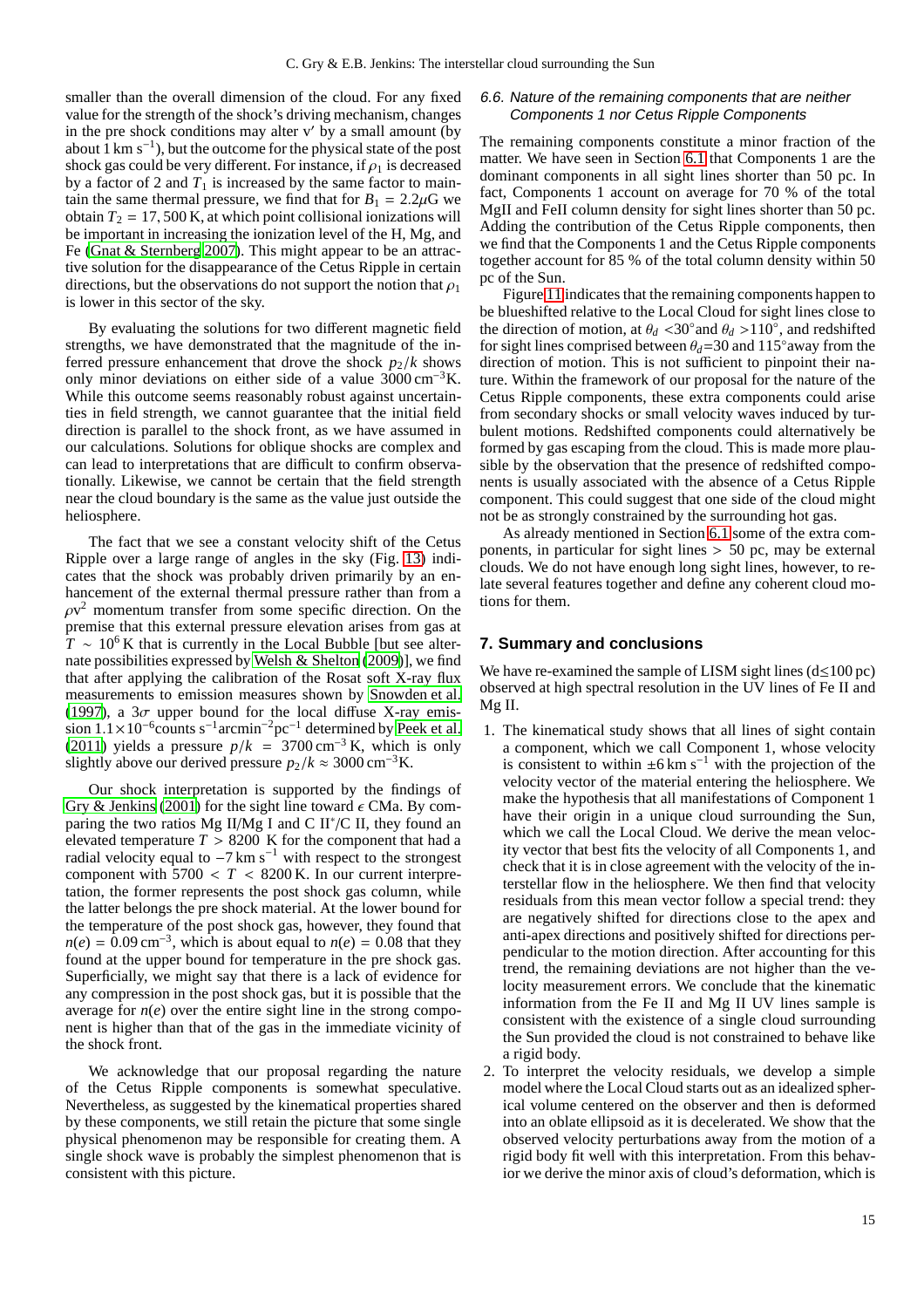aligned with the deceleration vector. This deformation minor axis is taken as the natural reference axis for the cloud and does not depend on any frame of reference.

- 3. Following [Wood et al. \(2005\)](#page-16-0) we derive the H I density in the Local Cloud from the H I measurements in a few sight lines where the cloud is known to extend to the target, owing to the presence of an astrosphere around the target. The H I density appears to vary between 0.03 and 0.1 cm<sup> $-3$ </sup> with a mean value around 0.053 cm−<sup>3</sup> , in agreement with the measurements that apply to the immediate vicinity of the solar system. When considering all N(H I) measurements we find that the cloud extends to 8.8 pc on average with a dispersion of 7.2 pc, with a few directions where it could extend up to about 20 pc and a lower limit of 1.3 pc for the minimum cloud extent in any direction.
- 4. The abundances of Mg II and Fe II show a gradient with the angular distance  $\theta_d$  away from the deformation axis of the cloud. This gradient does not seem to be related to the major ionization processes. Therefore, we conclude that Mg II is significantly depleted onto grains in the Local Cloud, and the depletion level decreases from the head to the rear of the cloud.
- 5. The Local Cloud is the dominant absorber in almost all of the sight lines, even if a second velocity component is present in 60% of the Mg II and Fe II sight lines, and a third velocity component is present in 22% of the sight lines. Since the presence and the number of secondary components are independent of the distances to the targets, and since they are present already in very short sight lines, we believe that they could be velocity groupings inside the cloud. Since half of the secondary components, covering half of the sky in the southern hemisphere, are blueshifted from the Local Cloud component with a relatively constant shift of  $-7.2 \text{ km s}^{-1}$ , we suggest that they could be kinematically related to the Local Cloud. We have named this unique collection of components the "Cetus Ripple." We can reproduce their characteristics by the presence of an implosive shock progressing radially inward toward the Sun. We show that with pre shock conditions corresponding to the density, temperature, and magnetic field observed in the Local Cloud, it is possible to find a shock velocity that yields post shock conditions matching our observations for the Cetus Ripple components in terms of velocity, column density, and velocity dispersion.

In conclusion, we offer an innovative view of the LISM made of one main monolithic cloud that fills the space around the Sun out to a distance of about 9 pc.

Small velocity displacements are interpreted as the signature of a large scale distortion undergone by the cloud perhaps in response to a differential deceleration. The elemental abundances also evolve from the cloud anti-apex to its apex, indicating that dust has been processed differentially inside the cloud along the axis of motion. Finally, we advocate that one half of the directions present evidence for a shock wave progressing toward the cloud interior, possibly created by a sudden increase of external thermal pressure.

We stress that this picture is fundamentally different from previous models (e.g., [Lallement et al. 1986;](#page-15-32) [Frisch et](#page-15-3) al. [2002](#page-15-3), RL08) where the LISM is constituted of a collection of small clouds or cloudlets that are presented as separate entities moving as rigid bodies at different velocities in slightly different directions. In particular, in our picture, the LIC, the G cloud, and other distinct clouds of the RL08 model, are unified in a single local cloud.

Although both pictures originate in the same kinematical data, they are based on very different fundamental assumptions: on the one hand, multiple, rigid, and homogeneous clouds and on the other hand, a single, heterogeneous cloud subject to distortions. Differences in the initial assumptions yield substantially divergent morphologies.

*Acknowledgements.* Based on observations made with the NASA/ESA Hubble Space Telescope, obtained from the data archive at the Space Telescope Institute. STScI is operated by the association of Universities for Research in Astronomy, Inc. under the NASA contract NAS 5-26555. This research has made use of the SIMBAD database, operated at CDS, Strasbourg, France.

CG is very grateful to Princeton University Department of Astrophysical Sciences, and especially to Ed Jenkins and Bruce Draine for their fantastic hospitality during the two-month visit when this work was initiated. We appreciate suggestions for improving the paper from Bruce Draine and an anonymous referee.

#### **References**

- Ben-Jaffel, L. & Ratkiewicz, R. 2012, A&A, 546, A78
- <span id="page-15-37"></span><span id="page-15-35"></span>Bowyer, S., Lieu, R., Sidher, S. D., Lampton, M., & Knude, J. 1995, Nature, 375, 212
- <span id="page-15-30"></span>Breitschwerdt, D., Freyberg, M. J., & Egger, R. 2000, A&A, 361, 303
- <span id="page-15-8"></span>Crawford, I. A., Lallement, R., & Welsh, B. Y. 1998, MNRAS, 300, 1181
- <span id="page-15-1"></span>Crutcher, R. M. 1982, ApJ, 254, 82
- <span id="page-15-16"></span>Dehnen, W. & Binney, J. J. 1998, MNRAS, 298, 387
- <span id="page-15-41"></span>Draine, B. T. & McKee, C. F. 1993, ARA&A, 31, 373
- 
- <span id="page-15-29"></span>Frisch, P., Grün, E., & Hoppe, P. 2005, ISSI Scientific Reports Series, 3, 183
- <span id="page-15-36"></span>Frisch, P. C., Andersson, B.-G., Berdyugin, A., et al. 2010, ApJ, 724, 1473
- <span id="page-15-22"></span>Frisch, P. C., Andersson, B.-G., Berdyugin, A., et al. 2012, ApJ, 760, 106
- <span id="page-15-14"></span>Frisch, P. C., Bzowski, M., Livadiotis, G., et al. 2013, Science, 341, 1080
- <span id="page-15-3"></span>Frisch, P. C., Grodnicki, L., & Welty, D. E. 2002, ApJ, 574, 834
- <span id="page-15-6"></span>Frisch, P. C. & Müller, H. 2011, Space Sci Rev, 176, 21
- <span id="page-15-0"></span>Frisch, P. C., Redfield, S., & Slavin, J. D. 2011, ARA&A, 49, 237
- <span id="page-15-23"></span>Frisch, P. C. & Schwadron, N. A. 2013, ArXiv e-prints, 1310.2922, proceedings of the 12th Annual International Astrophysics Conference, in press
- <span id="page-15-17"></span>Frisch, P. C. & Slavin, J. D. 2006, Astrophysics and Space Sciences Transactions, 2, 53
- <span id="page-15-19"></span>Gloeckler, G., Fisk, L. A., Geiss, J., et al. 2009, Space Sci. Rev., 143, 163
- <span id="page-15-42"></span>Gnat, O. & Sternberg, A. 2007, ApJS, 168, 213
- <span id="page-15-31"></span>Gry, C. & Jenkins, E. B. 2001, A&A, 367, 617
- <span id="page-15-33"></span>Jenkins, E. B. 1984, in NASA Conference Publication, Vol. 2345, NASA Conference Publication, ed. Y. Kondo, F. C. Bruhweiler, & B. D. Savage, 155–168
- <span id="page-15-24"></span>Jenkins, E. B. 2004, in Carnegie Observatories Astrophysics Serie, Vol. 4, Origin and Evolution of the Elements, ed. A. McWilliam & M. Rauch, 336
- <span id="page-15-26"></span>Jenkins, E. B. 2009a, ApJ, 700, 1299
- <span id="page-15-34"></span>Jenkins, E. B. 2009b, Space Sci. Rev., 143, 205
- <span id="page-15-20"></span>Jenkins, E. B., Oegerle, W. R., Gry, C., et al. 2000, ApJ, 538, L81
- <span id="page-15-12"></span>Kalas, P., Liu, M. C., & Matthews, B. C. 2004, Science, 303, 1990
- <span id="page-15-9"></span>Kamp, I., Durand, D., & Micol, A. 2006, GHRS Instrument Science Report, 92
- <span id="page-15-27"></span>Kimura, H., Mann, I., & Jessberger, E. K. 2003, ApJ, 582, 846
- <span id="page-15-15"></span>Lallement, R. & Bertaux, J.-L. 2014, ArXiv e-prints, 1402.1977
- <span id="page-15-2"></span>Lallement, R. & Bertin, P. 1992, A&A, 266, 479
- <span id="page-15-32"></span>Lallement, R., Vidal-Madjar, A., & Ferlet, R. 1986, A&A, 168, 225
- <span id="page-15-18"></span>Linsky, J. L. & Wood, B. E. 1996, ApJ, 463, 254
- <span id="page-15-25"></span>Lodders, K. 2003, ApJ, 591, 1220
- <span id="page-15-45"></span>Malamut, C., Redfield, S., Linsky, J. L., Wood, B. E., & Ayres, T. R. 2014, ApJ, 787, 75
- <span id="page-15-11"></span>McComas, D. J., Alexashov, D., Bzowski, M., et al. 2012, Science, 336, 1291
- <span id="page-15-10"></span>Möbius, E., Bzowski, M., Chalov, S., et al. 2004, A&A, 426, 897
- <span id="page-15-44"></span>Peek, J. E. G., Heiles, C., Peek, K. M. G., Meyer, D. M., & Lauroesch, J. T. 2011, ApJ, 735, 129
- <span id="page-15-38"></span>Ratkiewicz, R. & Grygorczuk, J. 2008, Geophys. Res. Lett., 35, 23105
- <span id="page-15-39"></span>Redfield, S. & Falcon, R. E. 2008, ApJ, 683, 207
- <span id="page-15-13"></span>Redfield, S. & Linsky, J. L. 2001, ApJ, 551, 413
- <span id="page-15-4"></span>Redfield, S. & Linsky, J. L. 2002, ApJS, 139, 439
- <span id="page-15-5"></span>Redfield, S. & Linsky, J. L. 2004a, ApJ, 602, 776
- <span id="page-15-40"></span>Redfield, S. & Linsky, J. L. 2004b, ApJ, 613, 1004
- <span id="page-15-7"></span>Redfield, S. & Linsky, J. L. 2008, ApJ, 673, 283, (RL08)
- <span id="page-15-28"></span>Sembach, K. R., Howk, J. C., Ryans, R. S. I., & Keenan, F. P. 2000, ApJ, 528, 310
- <span id="page-15-43"></span>Snowden, S. L., Egger, R., Freyberg, M. J., et al. 1997, ApJ, 485, 125
- <span id="page-15-21"></span>Vallerga, J. 1998, ApJ, 497, 921